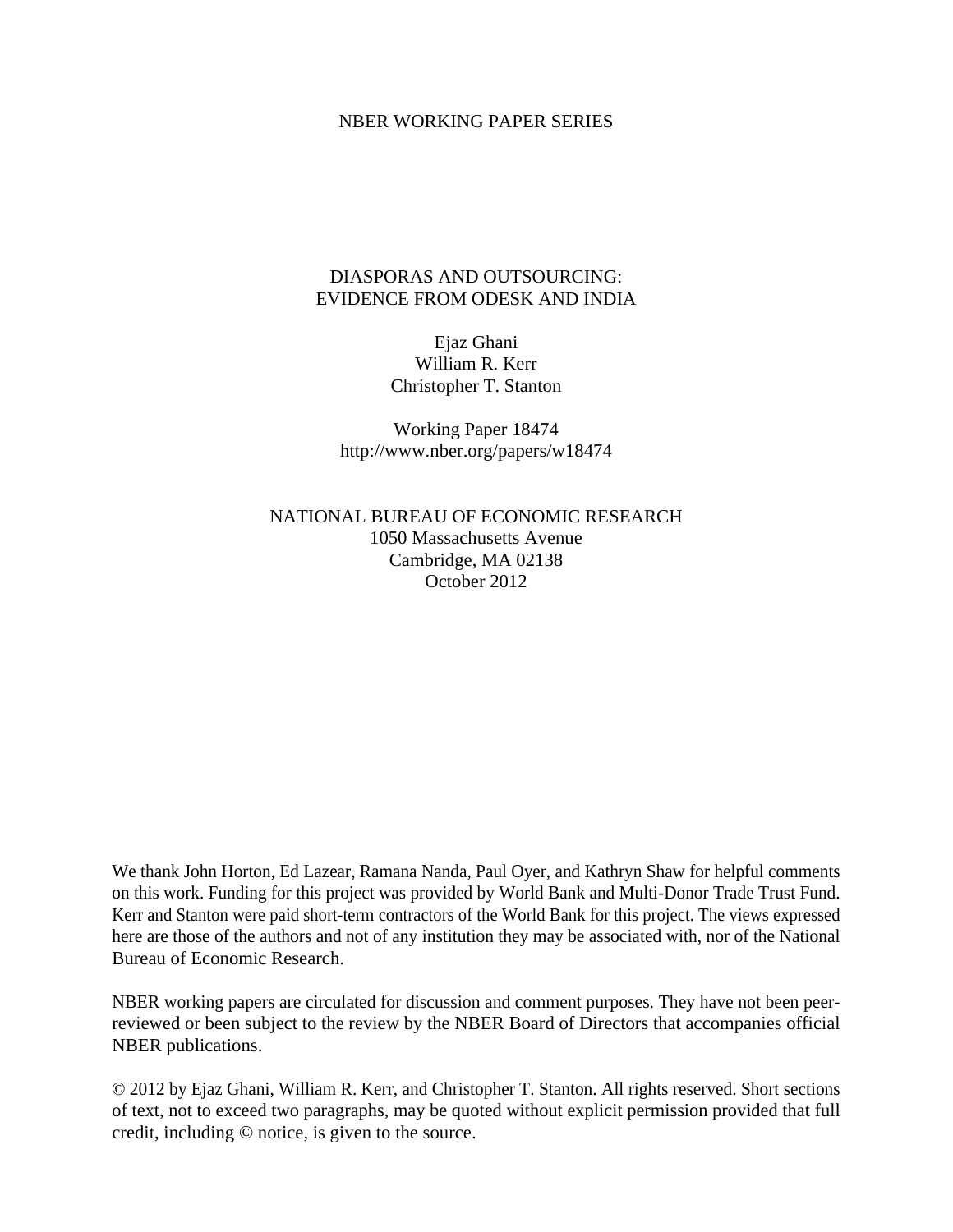Diasporas and Outsourcing: Evidence from oDesk and India Ejaz Ghani, William R. Kerr, and Christopher T. Stanton NBER Working Paper No. 18474 October 2012 JEL No. F15,F22,J15,J31,J44,L14,L24,L26,L84,M55,O32

### **ABSTRACT**

This study examines the role of the Indian diaspora in the outsourcing of work to India. Our data are taken from oDesk, the world's largest online platform for outsourced contracts, where India is the largest country in terms of contract volume. We use an ethnic name procedure to identify ethnic Indian users of oDesk in other countries around the world. We find very clear evidence that diaspora-based links matter on oDesk, with ethnic Indians in other countries 32% (9 percentage points) more likely to choose a worker in India. Yet, the size of the Indian diaspora on oDesk and the timing of its effects make clear that the Indian diaspora was not a very important factor in India becoming the leading country on oDesk for fulfilling work. In fact, multiple pieces of evidence suggest that diaspora use of oDesk increases with familiarity of the platform, rather than a scenario where diaspora connections serve to navigate uncertain environments. We further show that diaspora-based contracts mainly serve to lower costs for the company contacts outsourcing the work, as the workers in India are paid about the market wage for their work. These results and other observations lead to the conclusion that diaspora connections continue to be important even as online platforms provide many of the features that diaspora networks historically provided (e.g., information about potential workers, monitoring and reputation foundations).

Ejaz Ghani South Asia PREM The World Bank Washington D.C. Eghani@worldbank.org

William R. Kerr Harvard Business School Rock Center 212 Soldiers Field Boston, MA 02163 and NBER wkerr@hbs.edu

Christopher T. Stanton Department of Finance David Eccles School of Business University of Utah Salt Lake City, UT 84112 christopher.t.stanton@gmail.com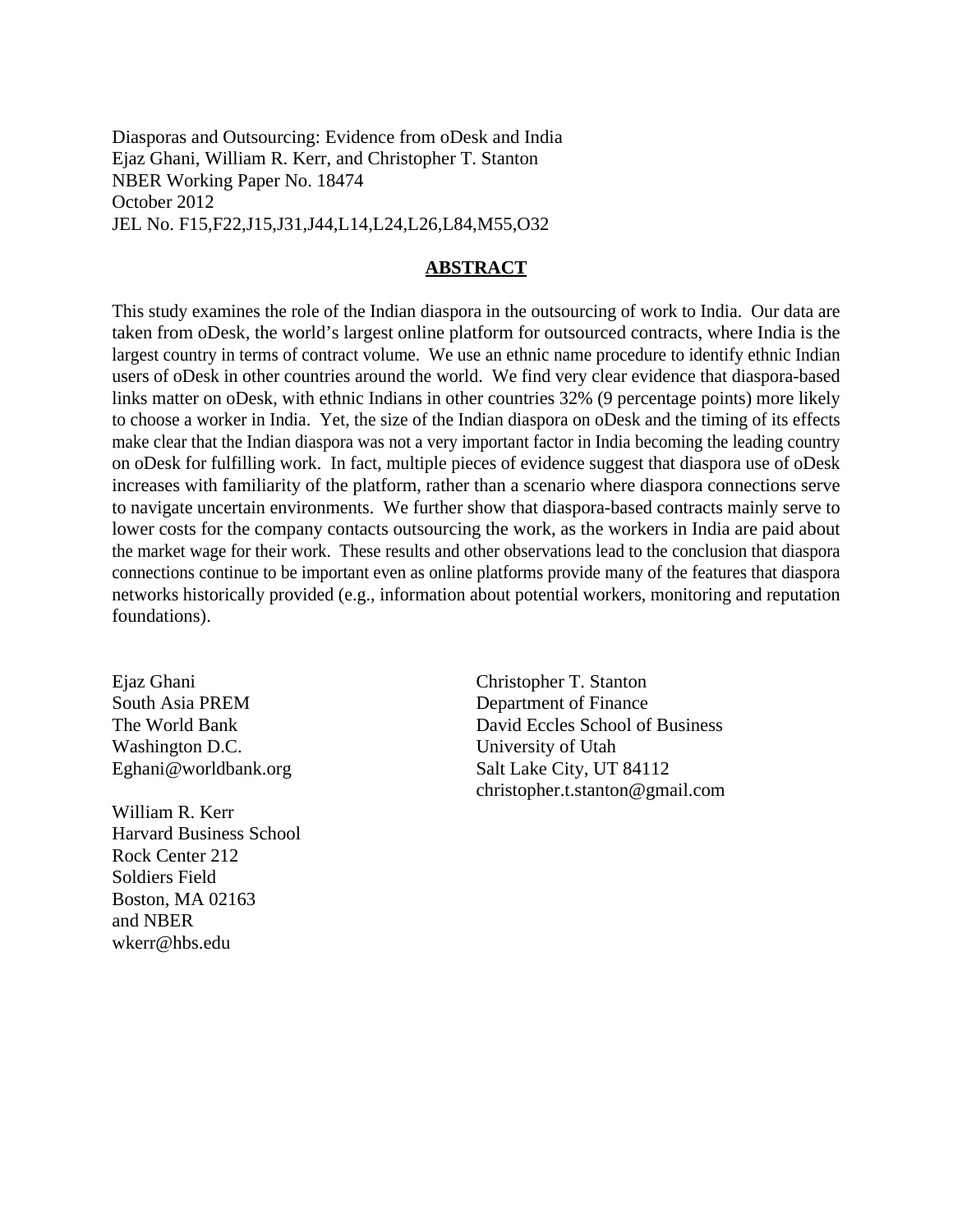## **1. Introduction**

The economic integration of developing countries into world markets is an important stepping stone for economic transitions and growth. This integration can be quite challenging, however, due to the many differences across countries in language, cultural understanding, legal regulations, and much more. As a consequence, business and social networks are valuable mechanisms for achieving this integration (Rauch, 2001).

Ethnic-based interactions and diaspora connections are a prominent form of these networks. The benefits typically cited for diaspora networks include stronger access to information (especially very recent or tacit knowledge), matching and referral services that aid in linking firms together, language skills and cultural sensitivity that improve interactions, and repeated relationships that embed trust in uncertain environments and provide sanction mechanisms for misbehavior. Such traits are hard to construct yet crucial in many developed and emerging economies for business success. The history of these connections stretches back to the earliest of international exchanges (e.g., Aubet, 2001), and many studies continue to find important roles for diasporas in trade flows, foreign investments, knowledge diffusion, and similar.

Over the last two decades, the Internet has also risen to be a potent force for global economic exchanges. The Internet links customers and companies together worldwide, it enables labor to be provided at a distance, it provides instant access to information about foreign locations, and much more. How will the Internet and diaspora networks connect? On one hand, the substantial improvements in connectivity and reduced frictions of the Internet may reduce the importance of diaspora connections. On the other hand, the online capabilities may provide an effective tool that complements traditional diaspora connections. For example, Saxenian (2006) argues that ethnic connections and the more integrated world economy allow some countries to leap-frog traditional development stages.

To shed light on these important questions, we investigate the role of the Indian diaspora for online outsourcing of labor needs to India using data from oDesk. oDesk is the world's largest online labor market, processing \$30 million per month in contracts as of May 2012. oDesk provides an online platform for companies to post job opportunities. Workers worldwide can bid on these opportunities, and workers build public profiles of their past performance on

 $\mathcal{D}_{\mathcal{L}}$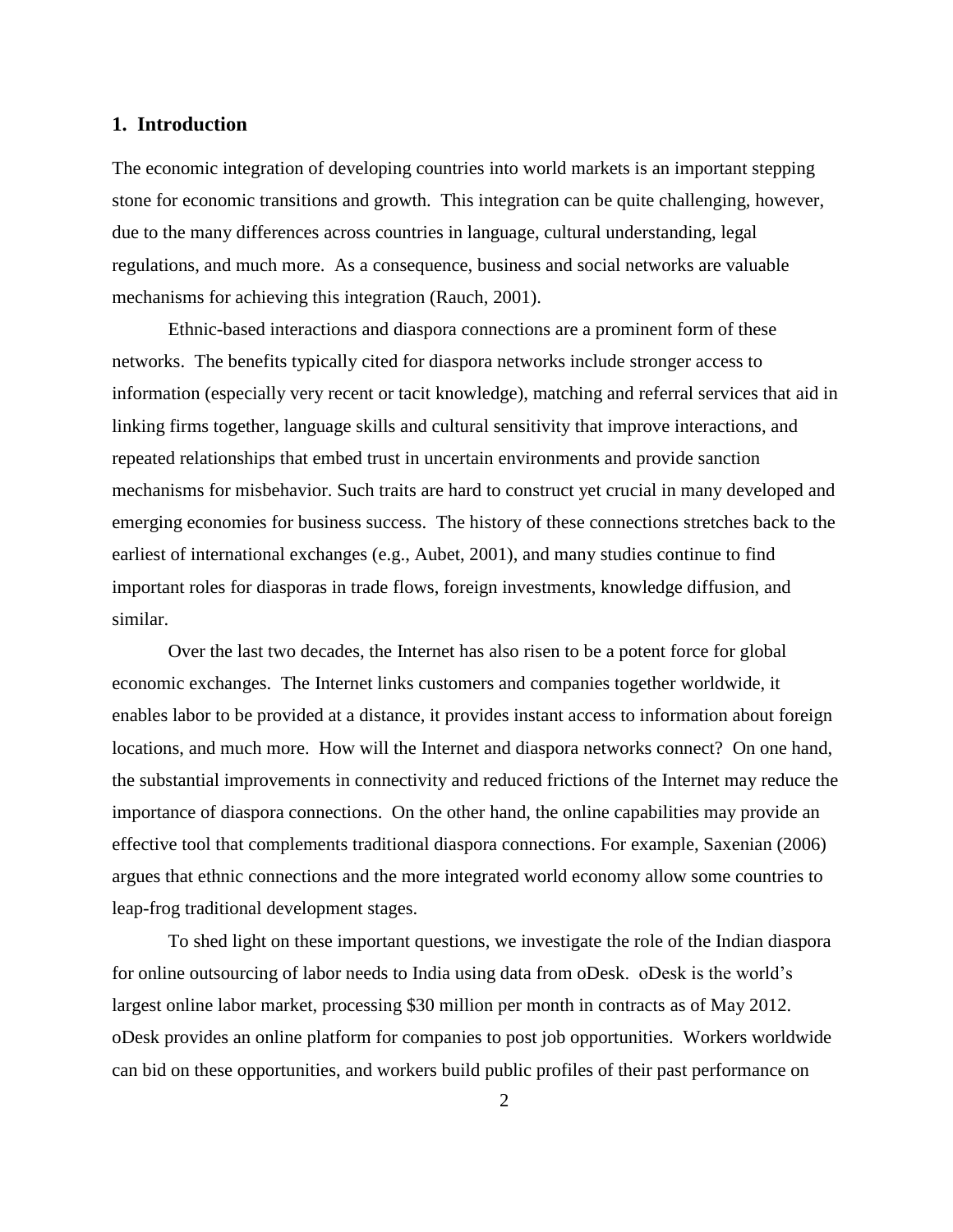contracts. oDesk provides tools that aid companies in interviewing, monitoring, and paying workers selected for outsourced jobs.

The oDesk platform was founded in 2005, and today India is the largest country destination for outsourced contracts with more than a third of the worldwide volume. We investigate the role of the Indian diaspora in countries around the world for this performance using both descriptive and analytical techniques. A key feature of our data development, described in greater detail below, is that we identify company contacts located anywhere around the world who are likely of Indian ethnicity using ethnic name matching procedures. For example, individuals with the surnames Gupta or Desai are more likely to be of Indian ethnicity than individuals with the surnames Ming or Hernandez. Our measures of diaspora-linked outsourcing to India build upon this identification of ethnic Indians who are using oDesk.

Our evidence points to the following key relationships, which both resemble and differ from the prior work on diaspora networks:

- Ethnic Indians worldwide are more likely to contract with India when outsourcing than other non-ethnic Indian company contacts. The increase in likelihood is about 9 percentage points, or 32%, and it is most prominent for companies outside of the United States. This higher likelihood is evident in multiple types of contracts, including contracts involving companies with varied experience on oDesk and contracts at different points in time.
- Even with this increased likelihood of outsourcing to India, diaspora connections played a very small role in India's rapid development on oDesk. For example, ethnic Indians account for 3.9% of oDesk company users in the United States by contract volume, while 29% of outsourced contracts from the United States go to India. We repeatedly observe that the magnitude of diaspora-linked connections is too small to have accounted for much of India's development on oDesk given the overall size of the platform.
- The higher likelihood for ethnic Indians outsourcing to India is increasing with time. Moreover, this propensity is increasing as company contacts develop experience on the platform. These patterns suggest that the higher propensity is not due to ethnic connections overcoming uncertain environments. Instead, utilization of ethnic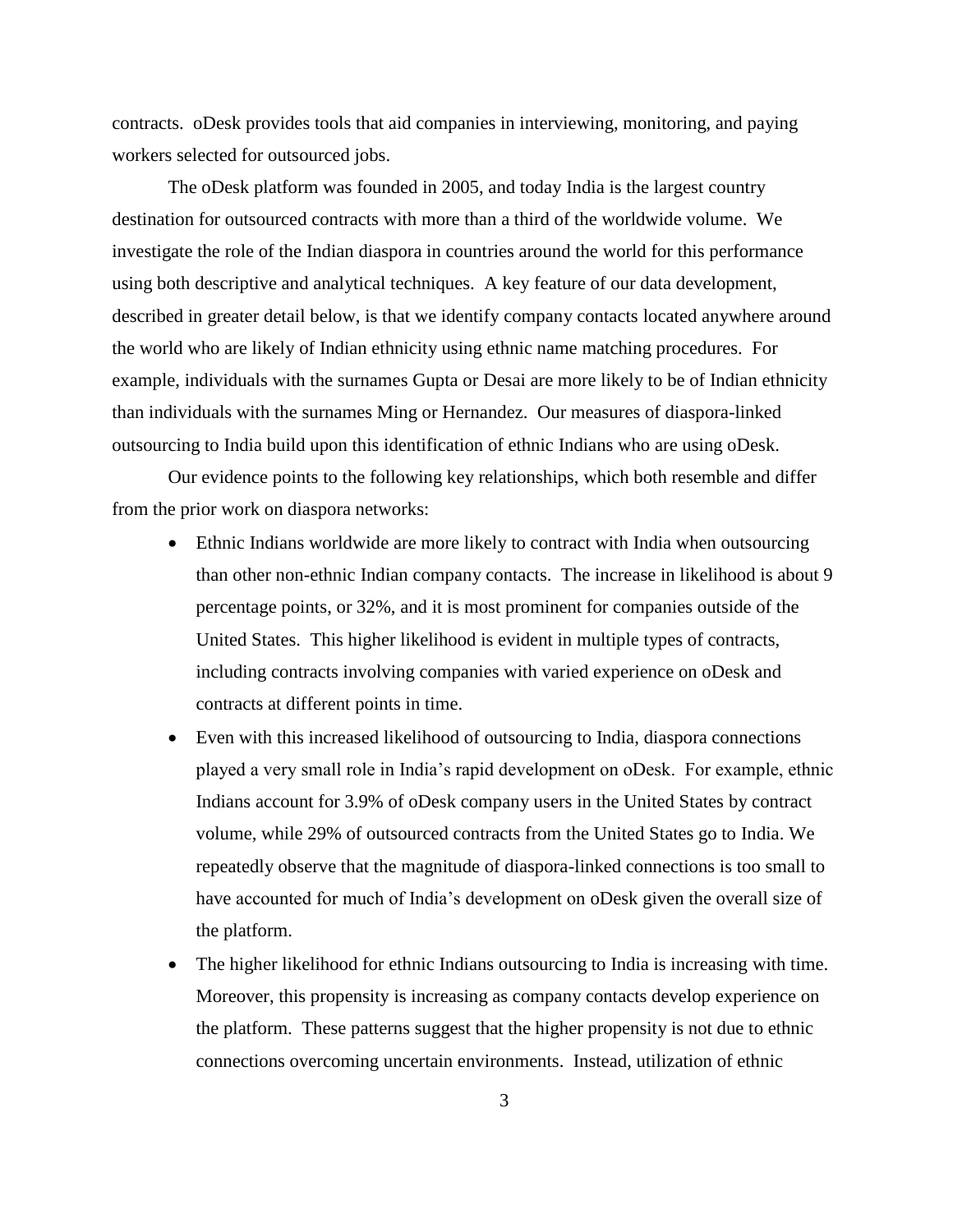connections increases with familiarity, suggesting a longer-term complementarity between online platforms and diaspora connections.

- Diaspora connections occur through the actions of many people in small ways and the extreme concentration of impact due to a few key people. We document below a fairly broad footprint of diaspora ties both across and within countries. We also show how a single ethnic Indian outsourced such a high volume of work that this individual's operations exceeded that of any country except the top four nations.
- Diaspora connections provide cost advantages to the company contacts sending work to India relative to the other contracts that these company contacts form on oDesk. On the other hand, the workers in India are paid wages that are typical on oDesk for the type of work being undertaken in India.
- In addition to these analyses that examine evidence on connections within the oDesk data, we demonstrate how the broader Indian diaspora in a country (measured as migrants from India as a share of country population) systematically connects to a greater ethnic Indian use of oDesk and a larger share of contracts being sent to India from the country. This background connects studies that consider diasporas from a macro perspective (e.g., linking trade flows to diaspora shares by country) with studies that consider micro evidence (e.g., that international patent citations are more likely on ethnic lines).

We find these results quite striking. As we describe in the next section, oDesk's business model focuses on reducing barriers to outsourcing work. oDesk seeks to minimize as many frictions as possible—for example, the platform provides companies with knowledge of workers for hire in India and their qualifications, provides a shared infrastructure for monitoring and payments between companies and workers, and creates a labor market where workers are building reputations that enable future work and higher wages. These frictions that oDesk minimizes, of course, are frictions that diaspora networks have historically been used to overcome. We thus view our results as a lower bound on the importance of diasporas, but also perhaps a view as to what their role will be in the future as these online capabilities further grow. The pattern of results predicts that diasporas will continue to use online platforms in an effective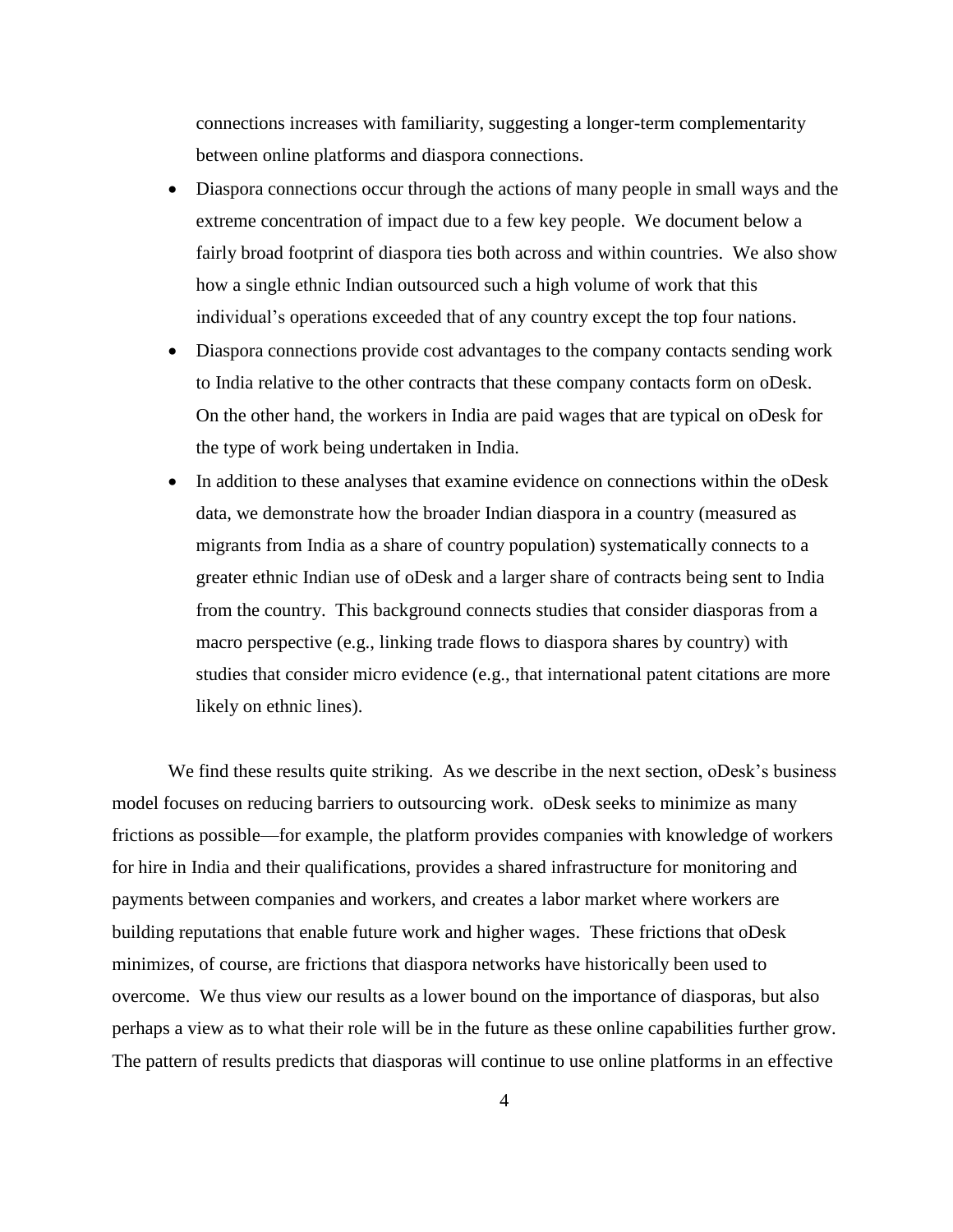manner, but that diasporas will not be responsible for a country's overall success on the platform (at least in countries of moderate to large size).

Our work is related to several literature strands. It first contributes to a developing literature that explores the operation of online labor markets. The closest related study is Agrawal, Lacetera, and Lyons (2012), who find that workers from less-developed countries find it more difficult to contract work with developed countries on oDesk. This is especially true for initial contracts, and the disadvantage closes somewhat with the worker's platform experience. The authors suggest that some of this difficulty may be due to challenges companies in advanced economies encounter when evaluating the experience of the workers abroad outside of the oDesk platform. It is possible that diaspora connections help in this capacity.<sup>1</sup>

Our work relates to research investigating the outsourcing of work from advanced economies, the emergence of incremental innovation in developing countries, and connections between immigration and outsourcing.<sup>2</sup> More broadly, these findings contribute to understanding the role of diasporas and ethnic networks in economic exchanges across countries. Ethnic networks have been shown to play important roles in promoting international trade, investment, and cross-border financing activity, with recent work particularly emphasizing the role of educated or skilled immigrants.<sup>3</sup> This work has further emphasized the role of diaspora

<sup>&</sup>lt;sup>1</sup> Other studies of oDesk labor contracts include Stanton and Thomas (2011) and Pallais (2011). Autor (2001) and Horton (2010) review online labor markets. Montgomery (1991) models social networks in labor markets. Beyond labor markets, Forman, Ghose, and Goldfarb (2009) study the interplay between local and online consumer options. Freedman and Jin (2008) and Agrawal, Catalini, and Goldfarb (2012) study social networks in online lending. A recent example of off-line work in this regard is Fisman, Paravisini, and Vig (2012).

<sup>&</sup>lt;sup>2</sup> For example, Feenstra and Hanson (2005), Liu and Trefler (2008, 2011), Amiti and Wei (2009), Blinder and Krueger (2009), Ebenstein et al. (2009), Puga and Trefler (2010), Ottaviano, Peri, and Wright (2010), Mithas and Lucas (2010), Harrison and McMillan (2011), and Tambe and Hitt (2012). Banerjee and Duflo (2000), Khanna (2008), and Ghani (2010) consider aspects of these phenomena for India specifically. Wang, Barron, and Seidmann (1997), Cachon and Harker (2002), and Novak and Stern (2008) provide related models of the sourcing choice.

 $3$  Broad reviews of diaspora effects include Rauch (2001), Freeman (2006), Clemens (2011), Docquier and Rapoport (2011), and Gibson and MacKenzie (2011). Evidence on foreign direct investment includes Saxenian (1999, 2002, 2006), Arora and Gambardella (2005), Buch, Kleinert, and Toubal (2006), Kugler and Rapoport (2007, 2011), Bhattacharya and Groznik (2008), Docquier and Lodigiani (2010), Iriyama, Li, and Madhavan (2010), Huang, Jin, and Qian (2011), Nachum (2011), Hernandez (2011), Javorcik et al. (2011), Rangan and Drummond (2011), and Foley and Kerr (2012). Evidence on trade includes Gould (1994), Head and Ries (1998), Rauch (1999), Rauch and Trindade (2002), Kerr (2009), Rangan and Sengul (2009), and Hatzigeorgiou and Lodefalk (2011).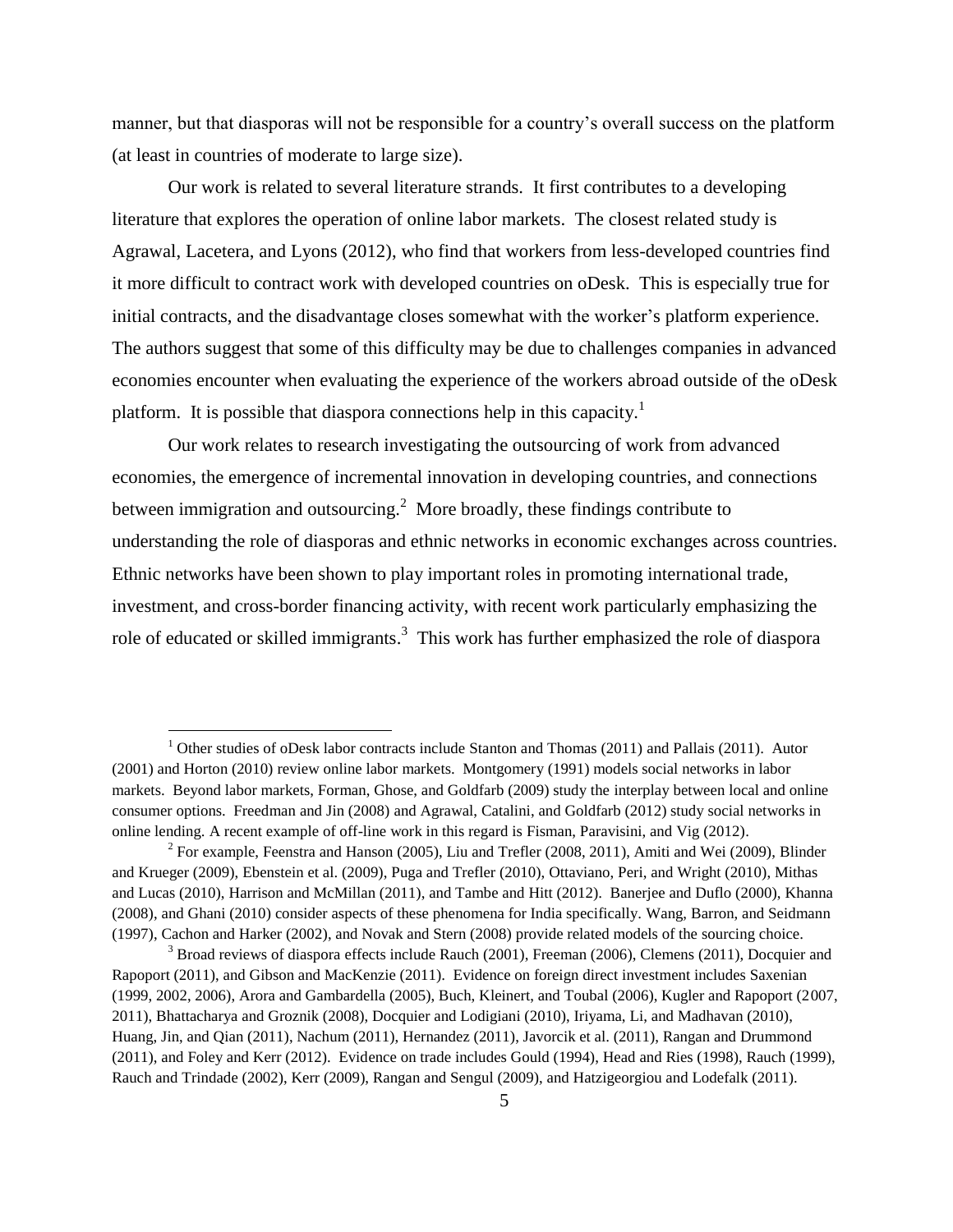connections in technology transfer.<sup>4</sup> Our analysis is among the first to be able to study outsourcing as a channel, and we derive evidence that links diasporas to both greater use of oDesk by ethnic Indians in the country and greater flows of outsourced work to India.

The next section of this paper describes the oDesk platform and our ethnic name matching procedures used to identify the Indian diaspora. Section 3 provides a descriptive analysis of the data for India to illustrate many of the above findings. Section 4 turns to more analytical approaches to quantify placement propensities, wage effects, and the links of ethnic Indians on oDesk to the broader Indian diaspora by country. The last section concludes.

## **2. oDesk Outsourcing Platform and Ethnicity Assignments**

oDesk is a platform that connects workers who supply services with buyers who pay for and receive these services from afar. Examples include data-entry and programming tasks that do not require in-person interaction. The platform began operating in 2005, and hundreds of millions of dollars of transactions have since occurred. The market is rapidly growing, and oDesk is now the world's largest platform for online outsourcing. There are other sites that provide similar services, some of which pre-date oDesk's founding, but oDesk's expansion mainly reflects increasing demand for online labor services over time. Statistics from compete.com, a company that tracks Internet traffic, show that unique visits to oDesk and its four largest competitor sites increased simultaneously in recent years. The rate of overall growth for online outsourcing slowed with the financial crisis, but oDesk has continued to grow rapidly.

The oDesk market is a unique setting to study the diaspora impact on economic exchanges due to its recent emergence and exceptionally detailed records. One important feature is that any worker can contract with any firm directly, and all work takes place and is monitored via a proprietary online system. In exchange for a 10% transaction fee, oDesk provides a comprehensive management and billing system that records worker time on the job, allows easy communication between workers and employers about scheduled tasks, and takes random

<sup>4</sup> Recent work includes Kapur (2001), Kapur and McHale (2005a,b), Agrawal, Cockburn, and McHale (2006), MacGarvie (2006), Nanda and Khanna (2010), Oettl and Agrawal (2008), Kerr (2008), Agrawal et al. (2011), and Foley and Kerr (2012). Singh (2005), Obukhova (2009), Choudhury (2010), and Hovhannisyan and Keller (2010) study related forms of international labor mobility and technology diffusion, and Keller (2004) provides a review. Marx and Singh (2012) consider knowledge flows and borders versus distance.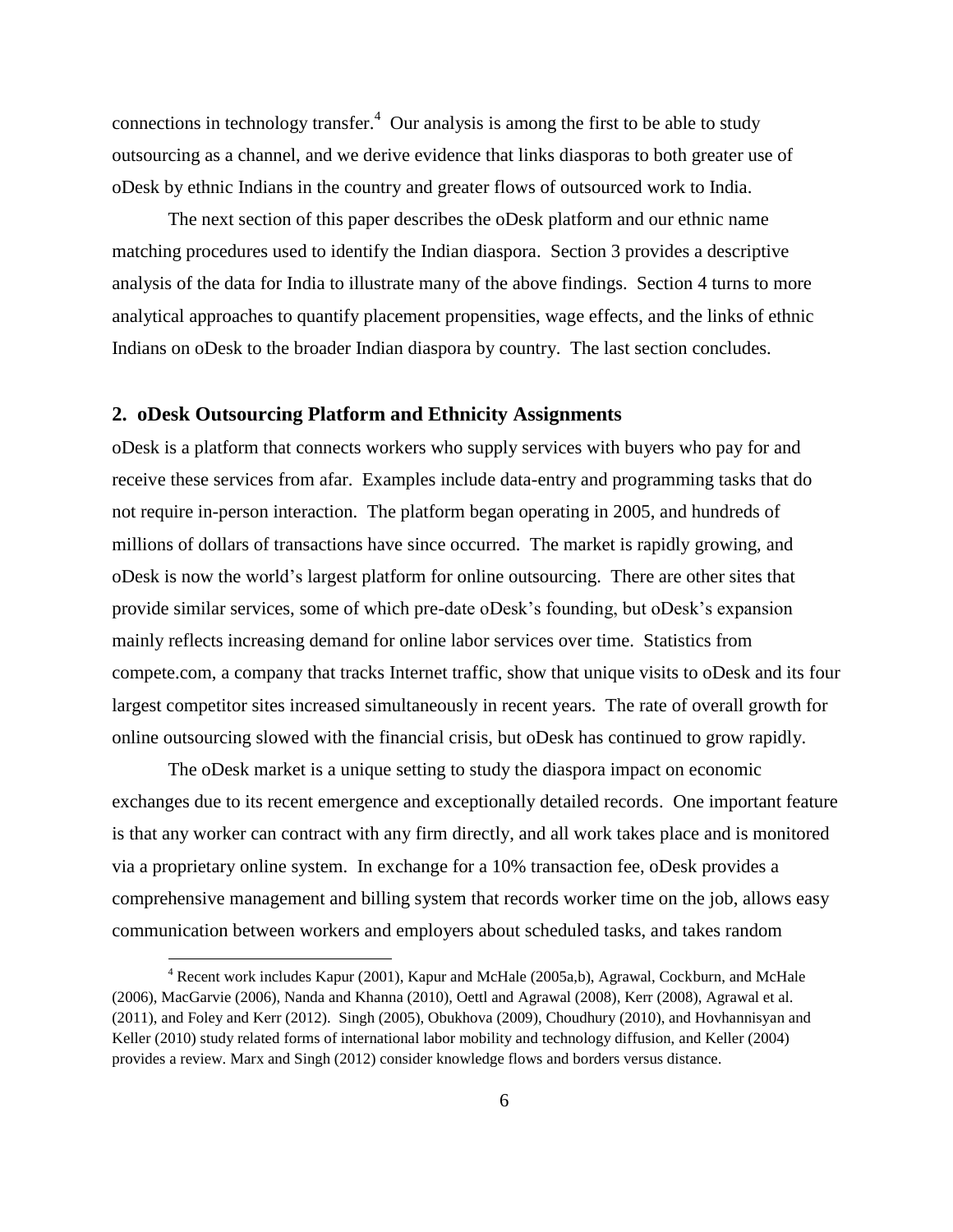screenshots of workers' computer terminals to allow monitoring electronically. These features facilitate easy, standardized contracting, and any company and any worker can form electronic employment relationships with very little effort.

Some background about how workers post resumes and apply for jobs is necessary to understand the setting.<sup>5</sup> A worker who wants to provide services fills out an online profile describing his/her skills, education, and experience. Workers can also take tests to certify competence in specialized subject areas like web development, C++ programming, or database administration. As a worker gains experience on the platform, his or her entire history of employment, including wages and hours, is publicly observable. For jobs that have ended, a feedback measure from previous work is publicly displayed. Figure 1 provides an example of a worker profile from oDesk.

On the buyer side of the market, a company or individual looking to hire fills out a description for each job, including the skills required, an assessment of the expected duration, and some preferred characteristics for a potential match. Historically most of the jobs posted were contracts paying an hourly rate for technology or programming related skills such as software or web development, but postings for administrative assistance, data entry, graphic design, and smaller categories became more prevalent after the first few years of oDesk's operation. After a company posts a position, workers apply to the opening and bid an hourly rate. After reviewing applications, the hiring contact at a firm sets up interviews. After this process, the firm and selected worker agree to begin an employment relationship.

We study the role of the Indian diaspora for facilitating oDesk contracts to India. oDesk does not collect a person's ethnicity or country of birth, so we use the names of company contacts and workers to probabilistically assign ethnicities. This matching approach exploits the fact that people with particular first names and surnames are likely to be of a certain ethnicity. For example, individuals with surnames like Chatterjee, Gupta, or Patel are significantly more likely to be Indian in ethnicity than individuals with surnames like Wang, Martinez, or Johnson.

Our matching procedure exploits two databases originally developed for marketing purposes by the Melissa Data Corporation and LSDI, common naming conventions, and hand-

 $<sup>5</sup>$  This oDesk description follows closely from the original working paper of Stanton and Thomas (2011).</sup>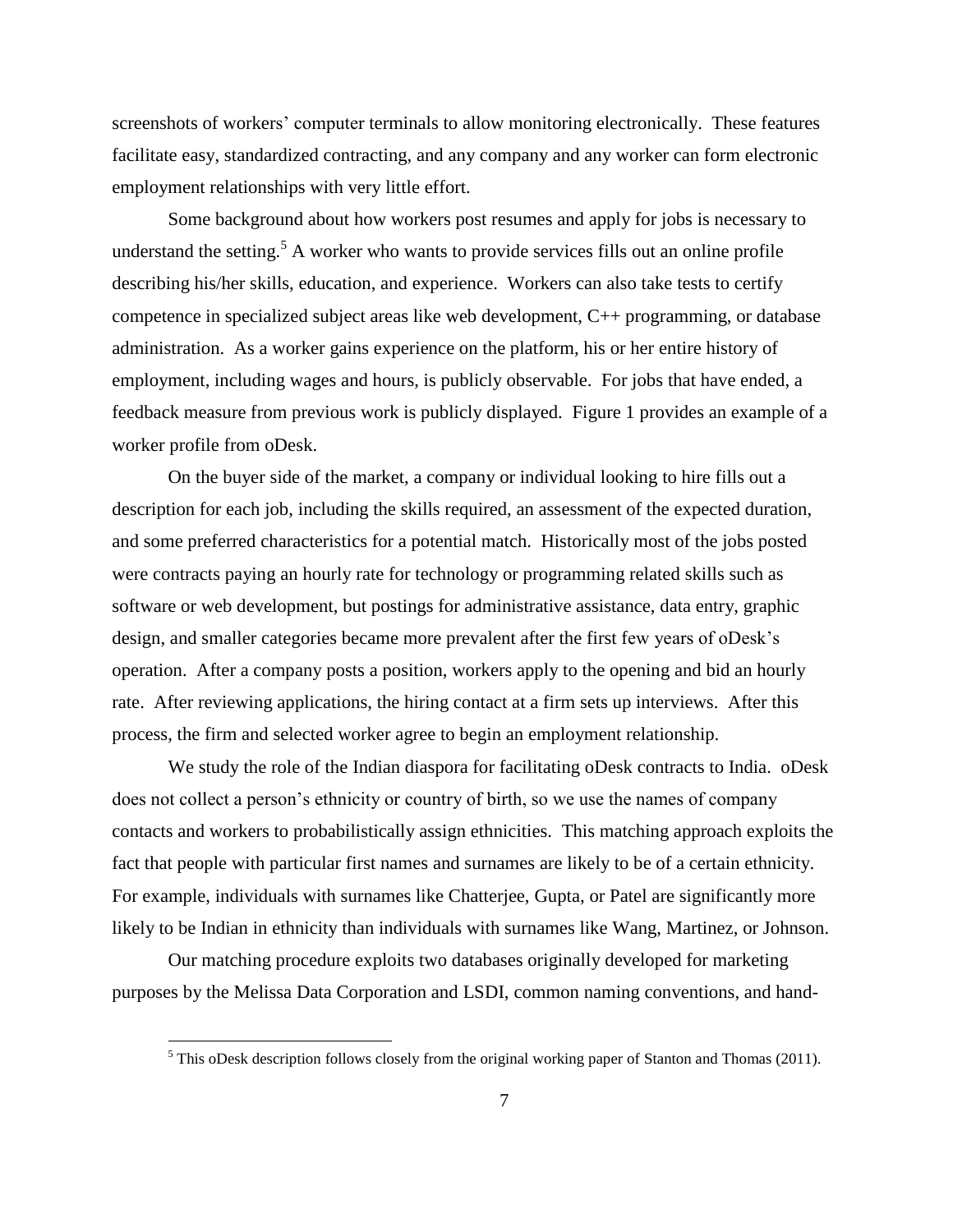collected frequent names from multiple sources like population censuses and baby registries. The process assigns individuals a likelihood of being Anglo-Saxon, Chinese, European, Hispanic, Indian, Japanese, Korean, Russian, and Vietnamese. Kerr (2007, 2008) and Kerr and Lincoln (2010) provide extended details on the matching process, list frequent ethnic names, and provide descriptive statistics and quality assurance exercises.

Several features of this work should be noted. First, some records will not be matched to an ethnicity, either due to incomplete records for listed ethnicities (e.g., very obscure names) or to uncovered ethnic groups (e.g., African ethnicities). Second, this approach can describe ethnic origins, but it cannot ascertain immigration status. For example, a U.S.-based company contact with the surname Singh will be assigned to be of ethnic Indian origin, but the approach cannot say whether the individual is a first- or later-generation immigrant. Third, while we focus on the Indian ethnicity, attempting to match on all nine ethnic groups is important given that some names overlap across ethnicities (e.g., D'Souza in the Indian context due to past colonization). Finally, while we use the terminology "Indian" for our ethnic assignment, it is worth noting that the procedure more broadly is capturing South Asian ethnic origin. Names originating from India, Pakistan, Bangladesh, etc. overlap too much to allow strict parsing.

We assign ethnicities to company contacts undertaking hiring on oDesk, with a raw match rate of 88%. This match rate is 89% when removing records that are either missing names or have non-name entries in the name field (e.g., either the company is listed in the name field or a bogus name like "test"). The four most common surnames linked with the Indian ethnicity are Kumar, Singh, Ahmed, and Sharma.

As a final note on our data, it is important to say more on the role of the company contacts to which we have made ethnicity assignments. The company contact is the individual within the firm that is undertaking the hiring and paying for the service. This is good for our study in that we want to evaluate the role of ethnic connections in outsourcing decisions, and this structure illuminates for us the person within the larger firm making the hiring choice. There is a limitation, however, in that oDesk does not link these individual company contacts into larger firms. Thus, we have multiple points of contact that are separately listed in the data for larger firms. This structure limits our potential to describe the firm size distribution on oDesk, but for most applications this has limited consequence.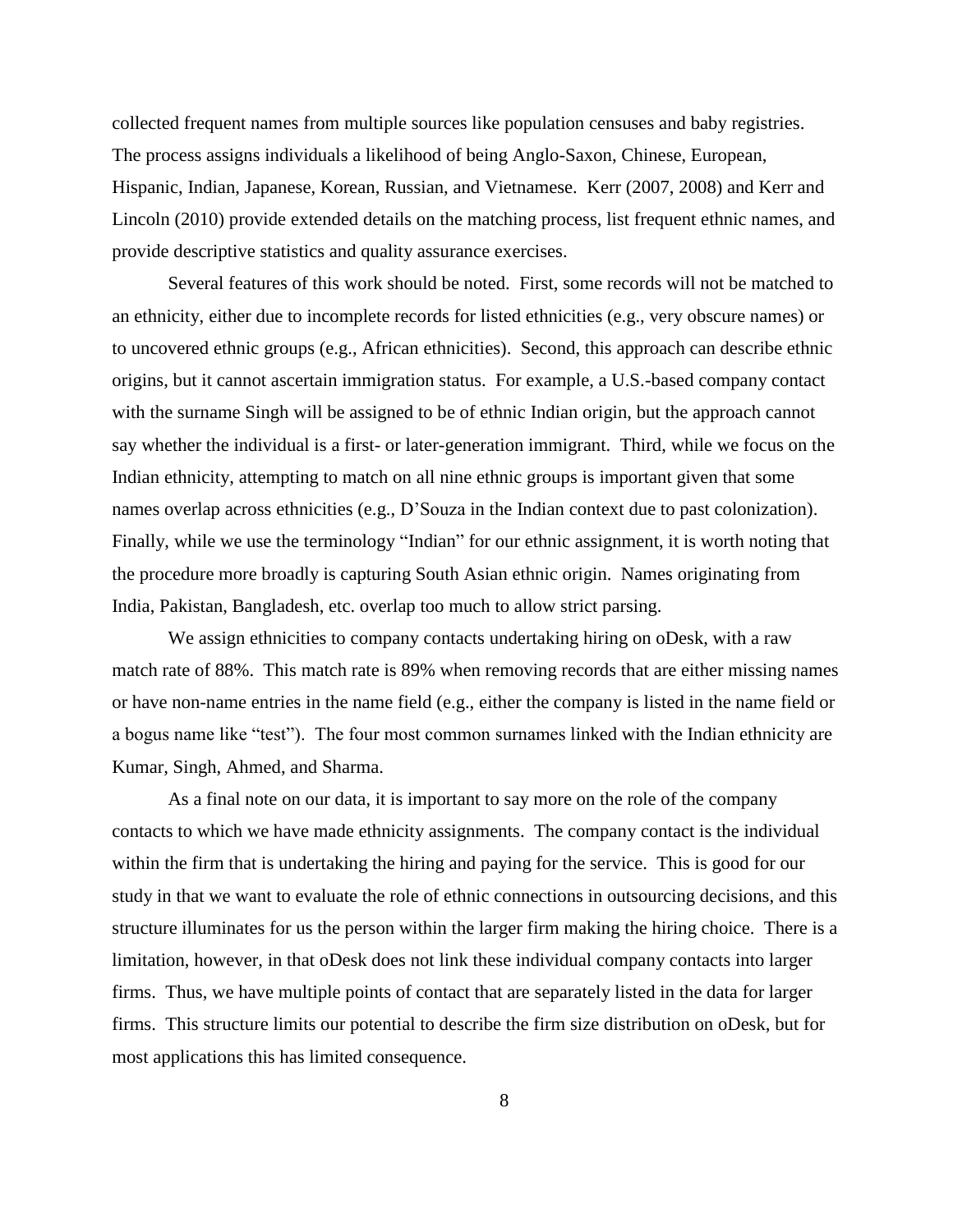#### **3. Descriptive Features**

We turn now to a descriptive analysis of the Indian diaspora's role in outsourcing contracts to India, to be followed in the next section with a more analytical approach. Our data begin at oDesk's founding in 2005 and run through August of 2010.

We begin in Table 1 with the geographical distribution of the top 20 countries outsourcing work to India on oDesk. The United States is by far the largest source of oDesk contracts going to India, with 31,261 contracts over the five-year period. A majority of all contracts on oDesk originate from the United States. The distribution of contract counts has a prominent tail. The United States is followed by Australia, the United Kingdom, and Canada, which combined equal about a third of the U.S. volume. Spain, the 10th largest country in terms of volume to India, is responsible for 269 contracts, which is less than 1% of the U.S. volume. Hong Kong, the 20th largest source, accounts for 125 contracts.

Columns 4 and 5 show the share of contracts originating from each country that go to India, both in total and relative to cross-border contracts only (i.e., excluding oDesk contracts formed with workers in the source country). Contracts to India represent a 29% share of all contracts originating from the United States and a 33% share of cross-border contracts. Across the top 20 countries, India's share of a country's contract total volume ranges from 18% in Switzerland to 55% in the United Arab Emirates (UAE). The unweighted average of the top 20 countries is 28%. The UAE is an exceptional case that we describe further below. The UAE is responsible for 989 contracts to India, and India's 55% share of contracts originating from the UAE is 17% higher than the next highest share of 39% for Italy.

The composition of the countries within Table 1 and their relative propensities to contract with India provide some suggestive insights about the traits of countries outsourcing work to India. First, distance to India does not have a visible role like it would in many international exchanges, reflective of the online labor market platform. Second, most of the countries in the top 20 have high income levels, perhaps indicating stronger potential cost savings from outsourcing to India. Third, it is noticeable that most of the top countries have large Indian diaspora populations, but there could be other factors that explain this association (e.g., English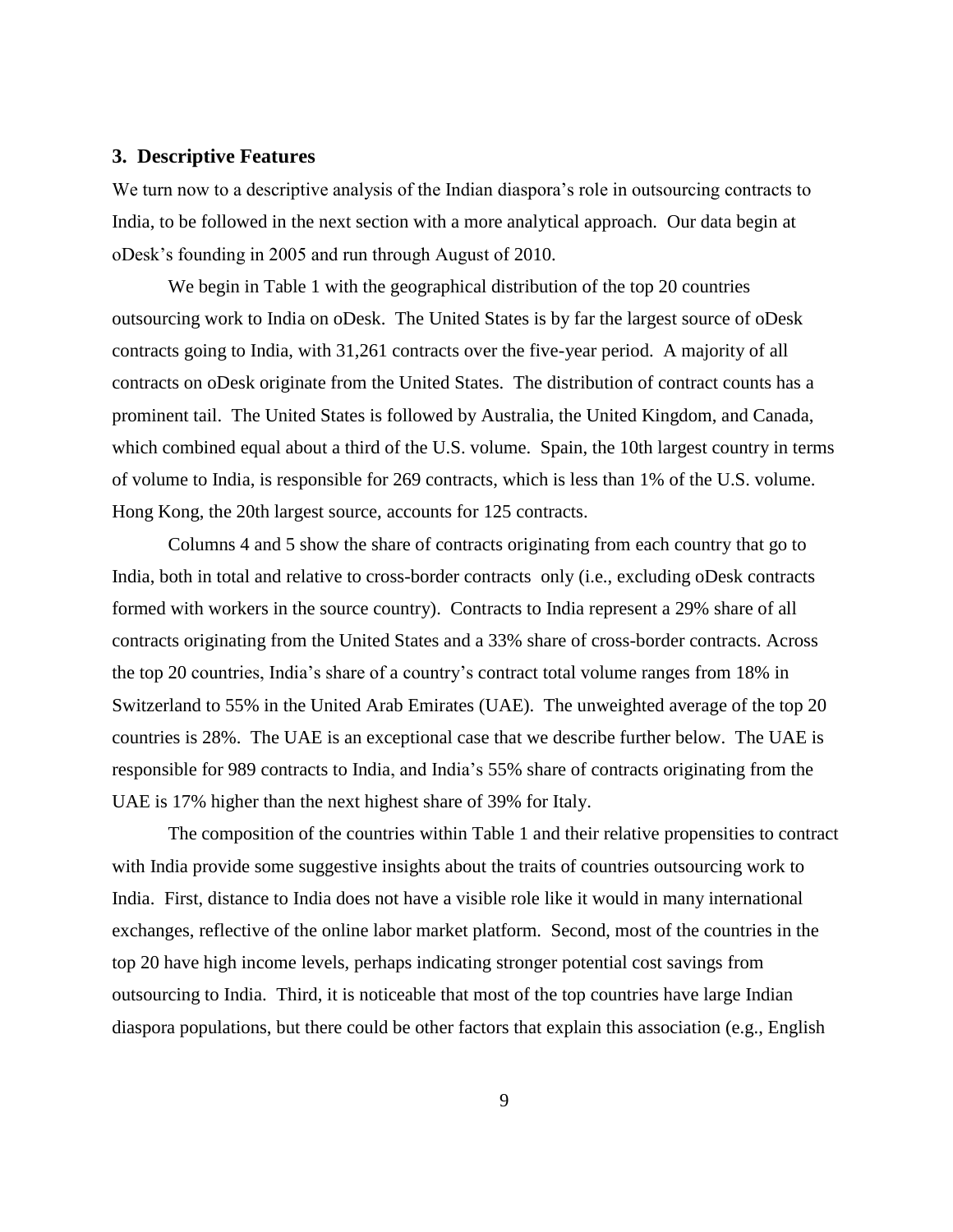language proficiency). We return below to a multi-variate analysis of contract flows to India by country to quantify these features more systematically.

Column 6 documents the share of company contacts in each country with an ethnically Indian name, regardless of how they use oDesk, while column 7 provides the ethnic Indian percentage for company contacts on contracts that are being outsourced to India. For the United States, 3.9% of all company contacts who use oDesk are ethnically Indian, while the share is 4.6% for outsourced work to India.

These numbers are very important for placing diaspora effects into context. As a first comparison point, 0.9% of the U.S. population in the 2010 Census of Populations was born in India. These numbers are not exactly comparable, as our measure is based off of ethnicity, rather than country of birth, and includes South Asia more generally. Nonetheless, even after taking these features into account, the role of Indians on oDesk is perhaps twice as strong as the overall Indian population share. This matches popular perceptions that Indians are very active in hightech sectors that use oDesk and similar online tools.

As a second comparison point, Kerr and Lincoln (2010) estimate the Indian share of U.S. inventors to be about 5% in 2005 using patent records from the United States Patent and Trademark Office. This second comparison point uses exactly the same name matching approach as the current project. It thus suggests that Indians may use oDesk somewhat less as a share of total users compared to their general work in high-tech sectors.

Beyond the 3.9% share of U.S. company contacts that use oDesk, ethnic Indians account for 4.6% of outsourced work to India from the United States. This higher use for India specifically can be conveniently expressed as a ratio of 1.18 between the two shares. The higher ethnic share for Indian-specific contracts generally holds, with 13 of the top 20 countries having a ratio greater than one. The average ratio across all 20 countries is 1.30.

Thus, the descriptive data suggest a special role for diaspora connections in sending work to India. The next section more carefully quantifies this role when taking into account potential confounding factors (e.g., the types of projects being outsourced), finding that the special role persists. But, we also should not lose sight of the absolute quantity of the shares. Ethnic Indians in the United States only account for about 5% of all of the nation's outsourced work to India. The average across the top 20 countries is 7%, falling to 3% when excluding the UAE. While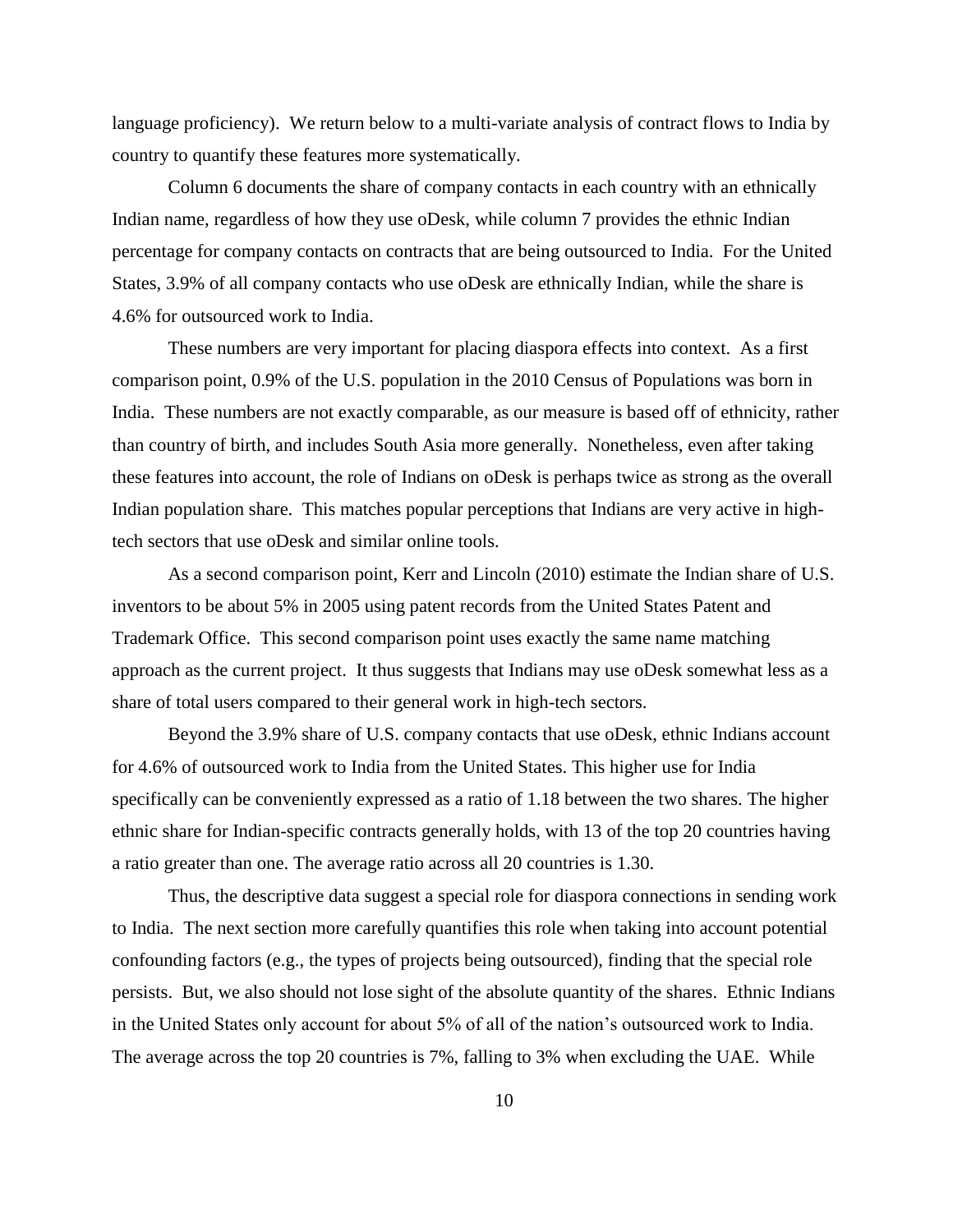ethnic Indians are more likely to send work to India, the rise of India to be the top worker country on oDesk has much broader roots than diaspora connections. With online platforms, diasporas still matter, but the bigger message may be that they matter much less than they likely did in the past for commencing trade or similar exchanges.

Finally, column 8 of Table 1 lists the average hourly wage paid to Indian workers on outsourced contracts. To reduce the impact of outlier wages, we take the average log wage and express this in U.S. dollars. The average wage paid by companies in the United States on contracts to India is \$8.30 per hour. The highest observed average wage is \$10.90 per hour for Spain, the lowest is \$4.60 per hour for New Zealand, and the average over the top 20 countries is \$8.40. As the average wage on oDesk for data entry and administrative support jobs is below \$3.00 per hour, the contracts being outsourced to India represent relatively skilled work that involves programming and technical skills. The correlation of columns 4 and 8 is 0.5, indicating that countries sending more of their work to India are also paying higher average wages. The correlation of columns 6 and 8 is 0.2, indicating that greater ethnic Indian involvement in placing work into India is correlated with higher average wages.

Tables 2a and 2b provide a company-contact perspective, with the caveat noted earlier that we observe company contacts that are not linked into larger firms. While we are not allowed to disclose the identity of individual company contacts, we can provide some suggestive traits about them. Beginning with U.S.-based companies in Table 2a, the 12 largest company contacts in terms of outsourced work to India accounted for 708 of the United States' 31,261 contracts to India during this period. There is substantial heterogeneity in the geographic location of these 12 companies and the degree to which they typically utilize India for outsourcing. The largest U.S. company contact sponsored 118 contracts, is located in Virginia, and 100% of the company's contracts have gone to India. In contrast, the third largest company contact is located in Florida, with 73 contracts to India that represent only 26% of the company's total contract volume. This company contact footprint is thus very dispersed, with the largest company contact accounting for only 0.4% of the United States' outsourced work to India, although on absolute counts the company contact is comparable to the total volume originating from Hong Kong. Finally, echoing our earlier observation about the very broad roots of India's success on oDesk, only one of the 12 company contacts in Table 2a is of Indian ethnic origin.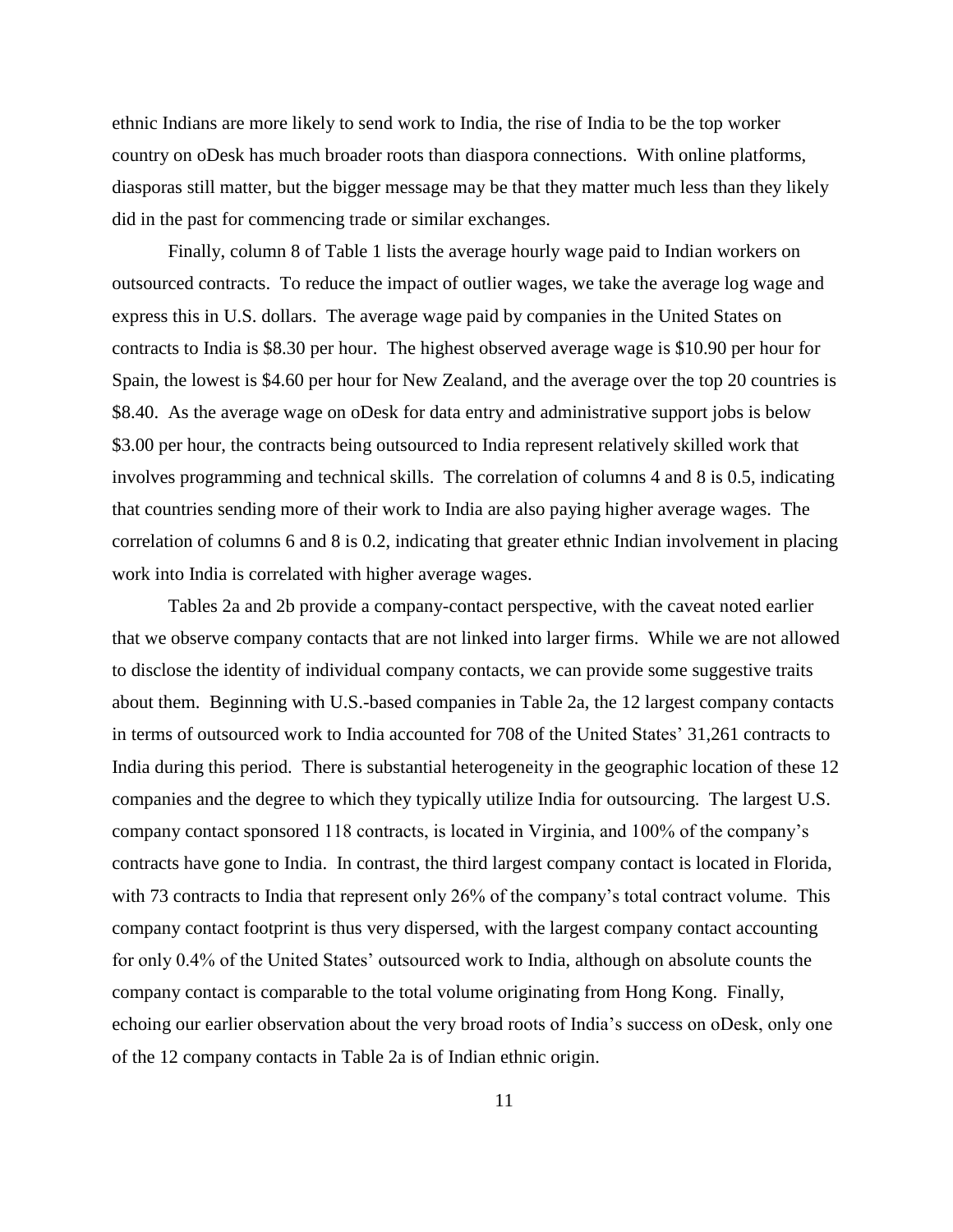Our most striking descriptive statistic is given in Table 2b, which provides a similar list to Table 2a for company contacts based outside of the United States. When discussing Table 1, we noted at several points the exceptional performance of the UAE: it ranked fifth on the overall country list, sent half its contracts to India, and over 90% of its company contacts were of ethnic Indian origin. Table 2b reveals this to be in large part the consequence of a single company contact that accounted for 906 of UAE's 989 contracts to India. This one company contact sent more work to India than the sum of the 12 largest company contacts in the United States! The next largest company contact sent 68 contracts to India, 36% of total company's contract volume, and was located in the United Kingdom. Overall, there is again substantial heterogeneity in Table 2b in how company contacts connected with India.

While disclosure restrictions again prevent us from naming the UAE-based company contact, its background is interesting for understanding its role. The company is the work of an entrepreneur who uses oDesk for placing and managing outsourcing work. The entrepreneur is of ethnic Indian origin, and much of the work is placed into India. Studies of diaspora networks have speculated about the likely concentrated importance of single individuals (e.g., Kuznetsov 2009), and oDesk provides some of the first quantifiable evidence of this concentration. The 906 contracts facilitated by this individual alone are responsible for the UAE's fifth-placed ranking, and this company contact accounts for 2.4 times as many contracts as the Netherlands, the sixthranked country.

Table 3 provides descriptive statistics by types of jobs undertaken on oDesk. Panel A reports contract counts, Panel B the distribution of job types, and Panel C the average hourly wages paid. Columns 2-6 report traits on U.S.-based companies. The various columns describe the behavior of ethnic and non-ethnic Indians who are hiring abroad in general (columns 3 and 4) and for those hiring in India specifically (columns 5 and 6). Columns 7-9 provide similar detail for companies located outside of the United States, excluding companies based in India itself.

Panels A and B further confirm the earlier result that ethnic Indians disproportionately hire workers in India, but that diaspora connections represent a small share of the contract volume between India and the rest of the world. There are 109,722 contracts originating from the United States, and 93,422 of these contracts involve hiring a worker abroad. Ethnic Indians formed 3,516 contracts with workers abroad, of which 1,358 (38.6%) of these contracts involved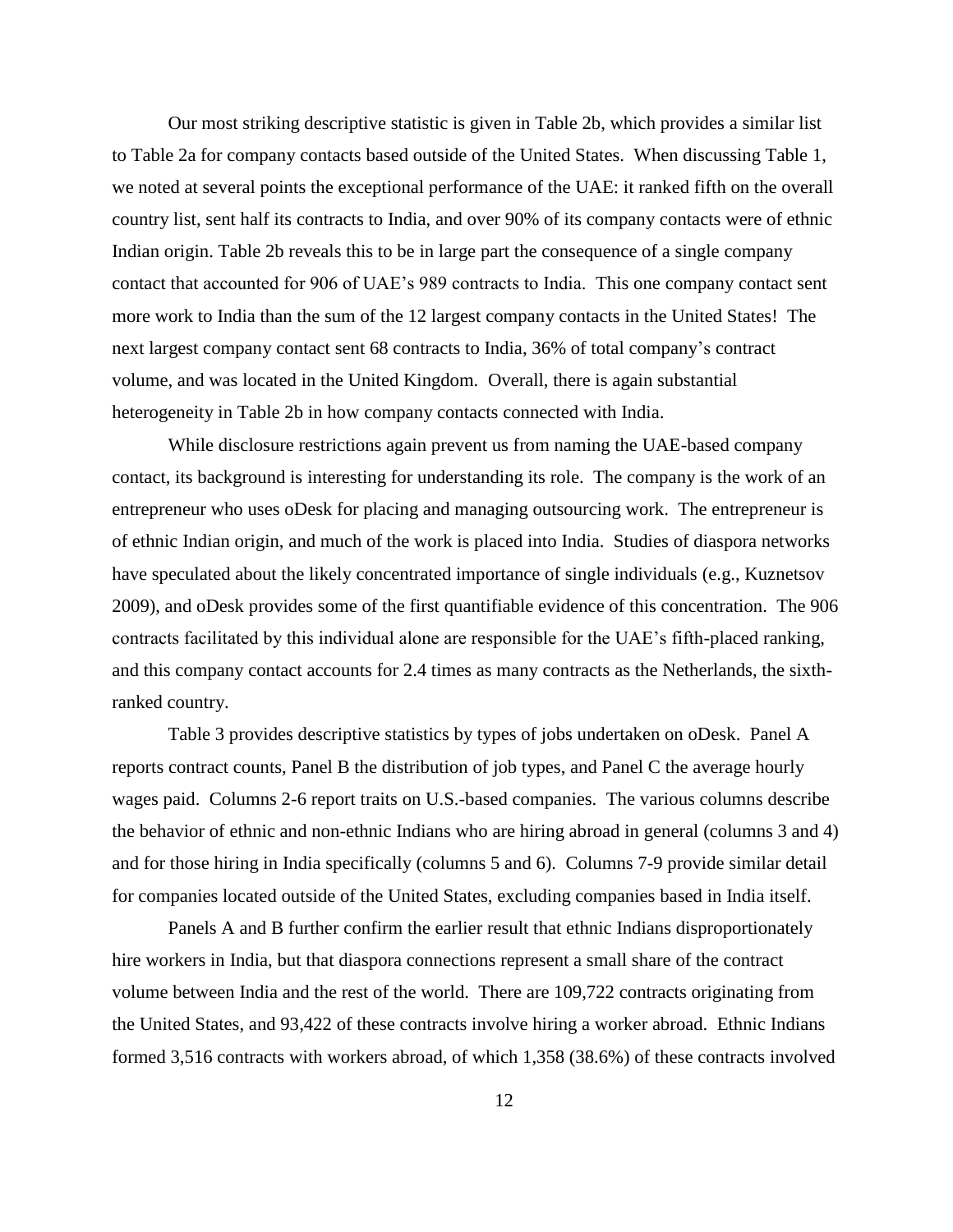a worker in India. Company contacts in the United States not of Indian ethnic origin formed 90,906 contracts abroad, with 29,716 (32.7%) contracts outsourced to India.

Panel B shows that companies tend to send relatively skilled jobs to India, in line with the higher salaries noted in Table 1. The job types are listed in descending order of salary, and column 2 provides the baseline point of comparison. Administrative support, the lowest skilled task according to average wages, makes up 21% of the contracts originating from the United States. 16% of the contracts that ethnic Indians send abroad are for administrative support jobs, but only 11% of the jobs that ethnic Indians send to India involve administrative support. Similarly, 21% of the contracts that non-Indians send abroad involve administrative support, but only 10% of the contracts sent to India by company contacts of non-Indian ethnic origin involve administrative support. A similar pattern holds for non-American companies.

Much of the work sent to India is technical in nature. Among ethnic Indians in the United States, web development makes up 42% of the contract volume sent abroad and over 55% of the contract volume sent to India. Web development includes tasks like programming in Perl, PHP, Python, or Java, website database development, and user interface programming and implementation. This tendency to outsource skilled work to India is even more striking for non-Indians in the United States who outsource 63% of their work to India for web development. The increased likelihood of observing high-end skills-based contracts is also evident for non-American companies, and is similarly extreme for non-ethnic Indians hiring in India.

In short, while we continue to collect evidence that ethnic Indians disproportionately select India as an outsourcing destination, there is not much evidence that these diaspora connections shift the type of work being outsourced. Ethnic-based connections appear to follow along the competencies of India's workers, and company contacts who are not of Indian ethnicity are also hiring at a rapid rate in India for technical tasks that require complex communication and project management.<sup>6</sup>

Panel C of Table 3 examines average wages paid. Ethnic Indians in the United States who hire abroad pay about \$7.00 per hour overall, compared to \$6.30 per hour for non-Indians hiring abroad. Part of this difference is explained by the skill composition of contracts. In the

<sup>&</sup>lt;sup>6</sup> One potential exception to this pattern is that ethnic Indians in the United States appear more likely to outsource writing and translation work to India, but this difference is a small part of the total distribution.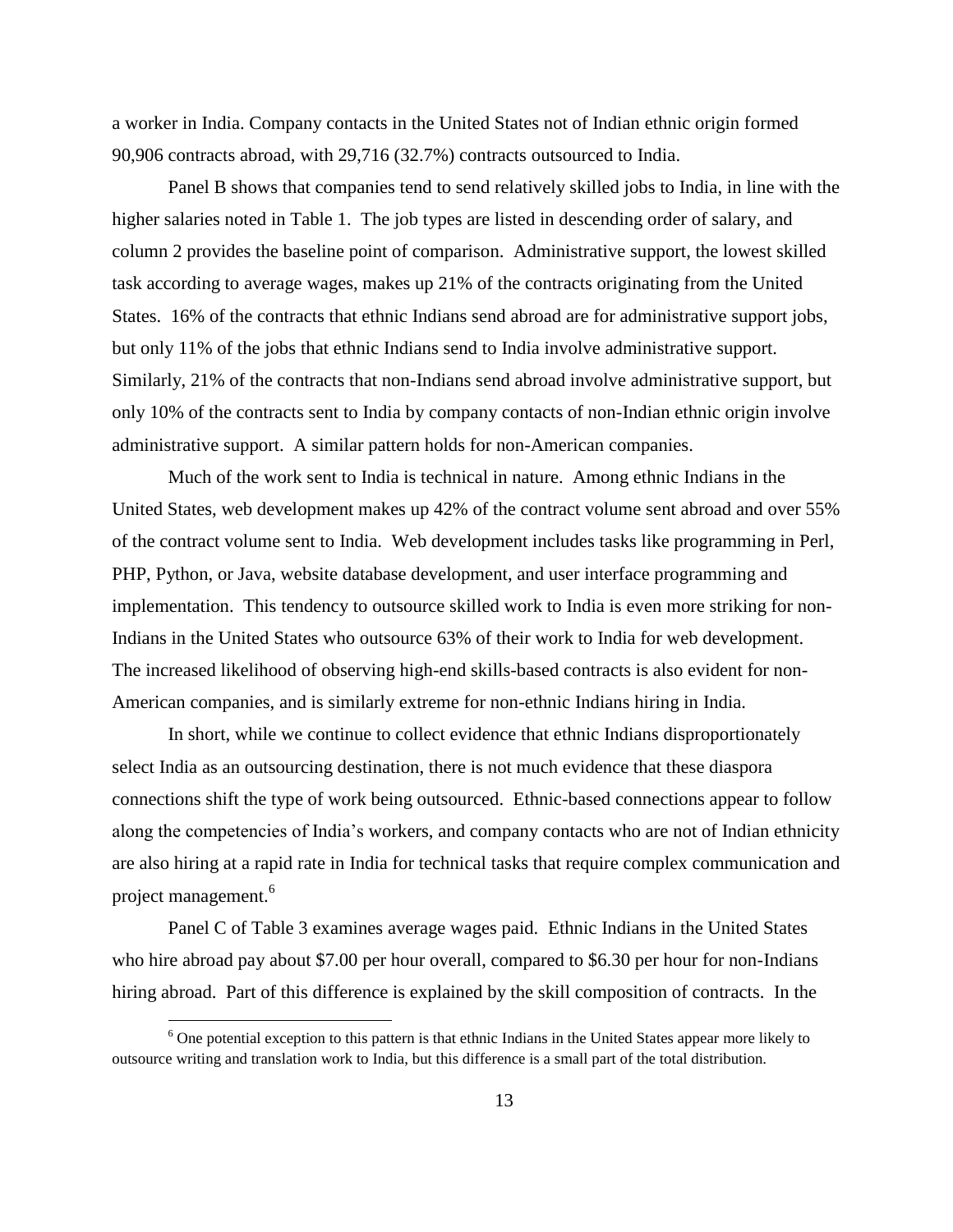highest-skilled job tasks, the wages paid abroad by ethnic Indians and non-Indians in the United States are virtually identical. On contracts to India, however, ethnic Indians pay much lower wages than their non-Indian counterparts. For companies in the United States, ethnic Indians who hire in India pay about \$7.80 per hour overall, compared to \$8.40 for non-Indians. Some of this difference could be due to the distribution of contract types, but the wage differential is also apparent for the best-paid job categories as well. Indians from the United States who hire in India pay about \$10.50 per hour for web development work, while similar non-Indians pay about \$10.90 per hour. The difference is even more extreme, both in absolute and percentage terms, in software development. A similar pattern holds for companies outside of the United States.

## **4. Empirical Analysis of Ethnicity and Outsourcing**

The descriptive features of the data exhibit many of the key features of diaspora connections that we observe, but the magnitudes have a sharper interpretation when quantified in more structured econometric frameworks. Table 4 quantifies the greater propensity of ethnic Indians for choosing India for outsourcing contracts, Table 5 considers the role of diasporas in gravity models taken from the trade literature, and Tables 6 and 7 consider wage outcomes in greater detail.

#### *Diaspora Ties and Outsourcing on oDesk*

Table 4 presents linear probability models where the dependent variable is a binary indicator that the chosen worker on a contract is located in India. The primary independent variable is the probability, assigned from the ethnic name matching algorithm, that the company contact is of ethnic Indian origin. Of our company contacts, 5.3% are linked to Indian names. Indian names are fairly distinct, so that in 90% of these cases the ethnic assignment is unique to the Indian ethnicity. In 10% of these cases, the Indian assignment overlaps with another ethnic group.

The four panels split the sample by the type of company or job opening. Panel A includes the entire sample of companies, excluding firms located in India. Panel B includes only companies in the United States, while Panel C contains only companies outside of India and the United States. Finally, Panel D takes the sample from Panel A, but conditions on whether a worker from India applied for the job prior to the contract formation. To control for the composition of work, the regressions include fixed effects for the year x job category of work.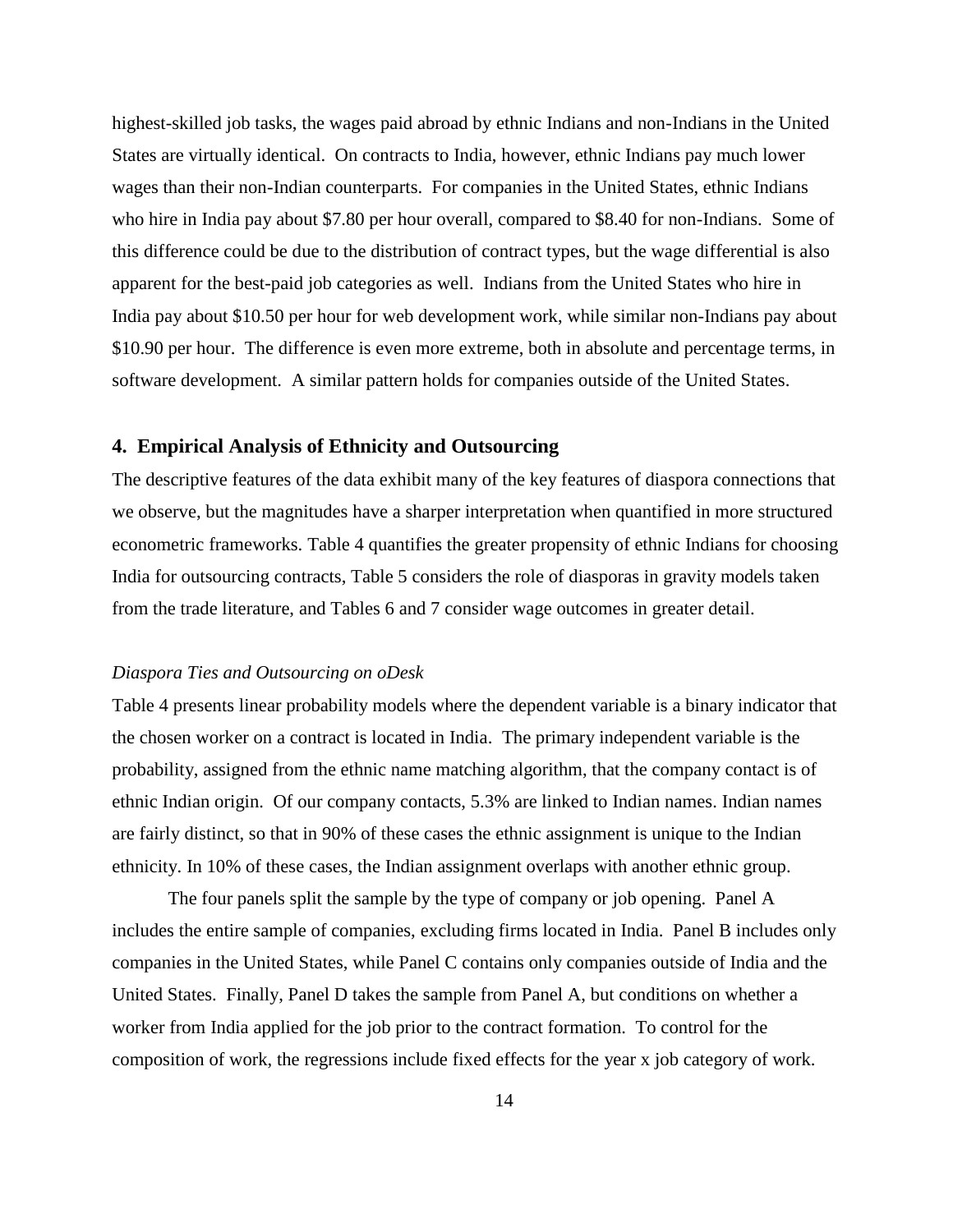The first column is for all contracts regardless of type. In each of the four samples we find a significant increase in the likelihood of selecting India as a destination for outsourcing contracts when the company contact is of ethnic Indian origin. In the whole sample, an ethnic Indian is nine percentage points more likely to select India as an outsourcing destination, conditional on job type and year, than a company contact of another ethnicity. This represents a 32% increase in the likelihood of selecting India relative to the constant. This effect is stronger outside of the United States than in the United States.

Columns 2 and 3 split the sample by contracts during 2008 and earlier versus contracts during 2009 and after. This partition looks at whether ethnic connections mattered more or less in oDesk's early development. The common pattern across this decomposition is that the Indian placement effect appears to be growing over time, with the surprising corollary that the effect was not significant economically or statistically for the United States in the very early days of oDesk. This is further evidence that diaspora connections were not important for the launch of India's success on oDesk, despite their localized importance in directing work to India.

Columns 4 and 5 split the sample by whether the job type is high-end or not, with highend being defined by having an average wage rate equal to or higher than web development in Table 3 (i.e., networking and information systems, software development, and web development). The patterns here are not consistent, reflective of Table 3's finding that diaspora groups do not substantially shift the types of contracts outsourced. There was not a strong role for ethnicity in outsourcing high-end work from the United States, while more of a role was evident at the low-end. The opposite is true for company contacts outside of the United States.

Finally, columns 6 and 7 split the sample by whether the contract is the company contact's first contract on oDesk or not. These results suggest ethnicity's role strengthens with repeated use of the platform. This is quite interesting given that diaspora networks are often thought of as providing a substitute for well-defined contracts and/or as a mechanism for navigating uncertain environments. This rationale would have suggested that ethnic roles should have been stronger in the early days of oDesk or when a company contact is first testing the platform and uncertain about its strength. The fact that we find ethnicity ties instead matter more in later years and in follow-on contracts suggests that the ethnic connection is more centered on potential longer-run factors than these initial uncertainties. This is further striking given the

15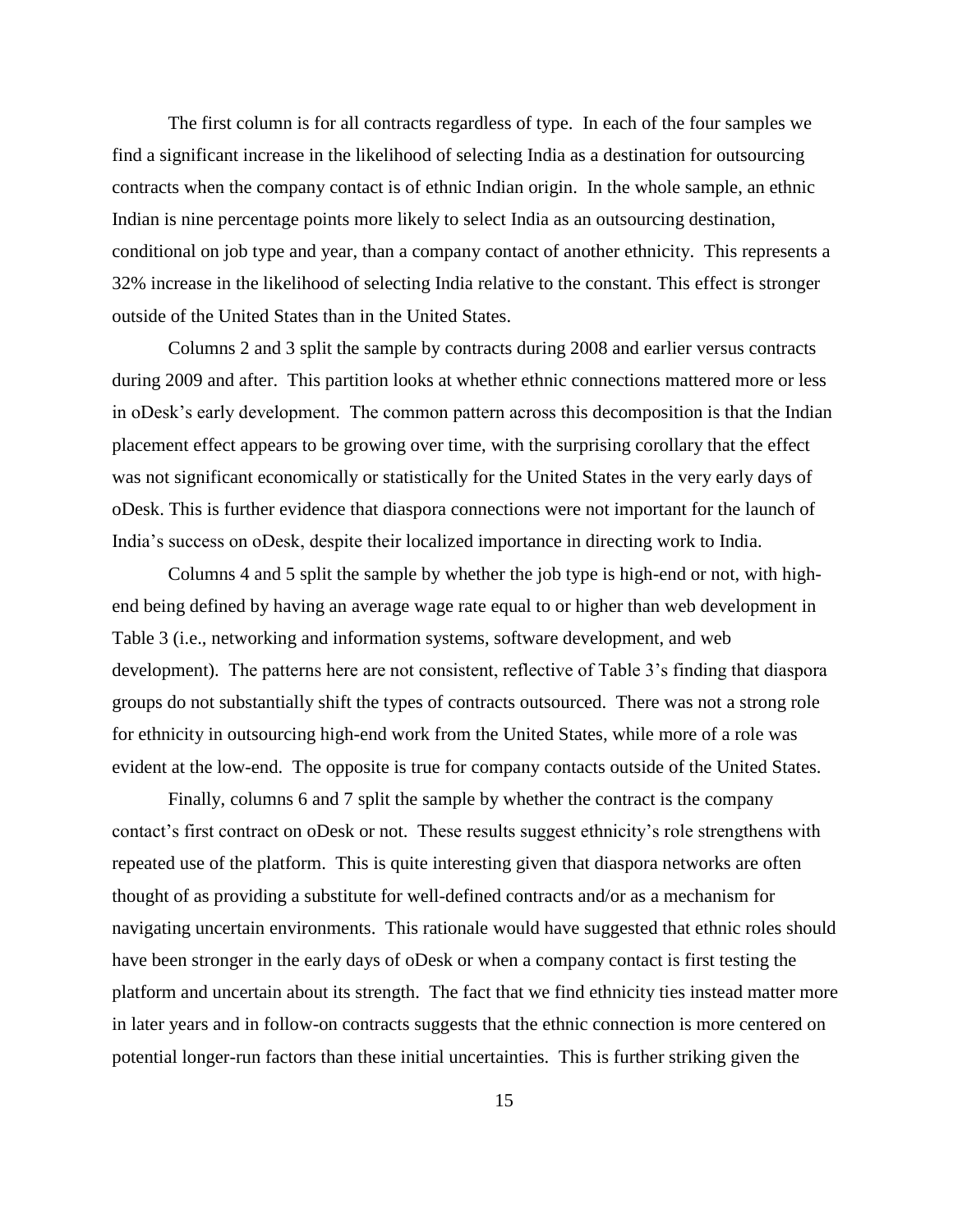evidence from Agrawal et al. (2012) that workers in developing countries have an initial disadvantage on oDesk; one may have expected that diaspora-based links could have provided a fruitful opportunity to overcome the initial uncertainty about workers.

Overall, the results strongly suggest there is positive ethnic bias in hiring. Pulling back from the above partitions, a bigger message from Table 4 is that most every cut of the data finds economically and statistically important effects.

#### *Link to Broader Diaspora Connections*

To this point, our analysis has only exploited data derived from oDesk itself, and yet at multiple points we have framed our analysis in terms of the general diaspora literature. There remains something of a gap as it could be the case that use of oDesk by ethnic Indians across countries might be uncorrelated with the general Indian-ethnicity populations of countries. Rauch and Trindade (2002), for example, relate trade flows to the general distribution of the ethnic Chinese population across countries, rather than the greater likelihood that two observed traders are Chinese.

Table 5 closes this gap using empirical models similar to the gravity framework from the trade literature. The dependent variable in columns 1-6 is the share of contracts originating from the country on oDesk that are outsourced to India. We focus on shares of contracts, rather than contract volumes, as the adoption of oDesk across countries as a platform for e-commerce is still underway and somewhat idiosyncratic to date. Shares allow us to consider the choice of India for outsourcing independent of this overall penetration of oDesk.

The core dependent variable is taken from the World Bank's Bilateral Migration and Remittances 2010 database. This database builds upon the initial work of Ratha and Shaw (2007) to provide estimates of migrant stocks by country. We form the Indian diaspora share of each country's population by dividing these stocks by the population levels of the country. We complement this diaspora measure with distances to India calculated using the great circle method, population and GDP per capita levels taken from the United Nations, and telephone lines per capita in 2007 taken from World Development Indicators.

We also calculate a more specialized control that is the fit of the country's outsourcing needs with the typical worker in India. We calculate this control by first measuring the share of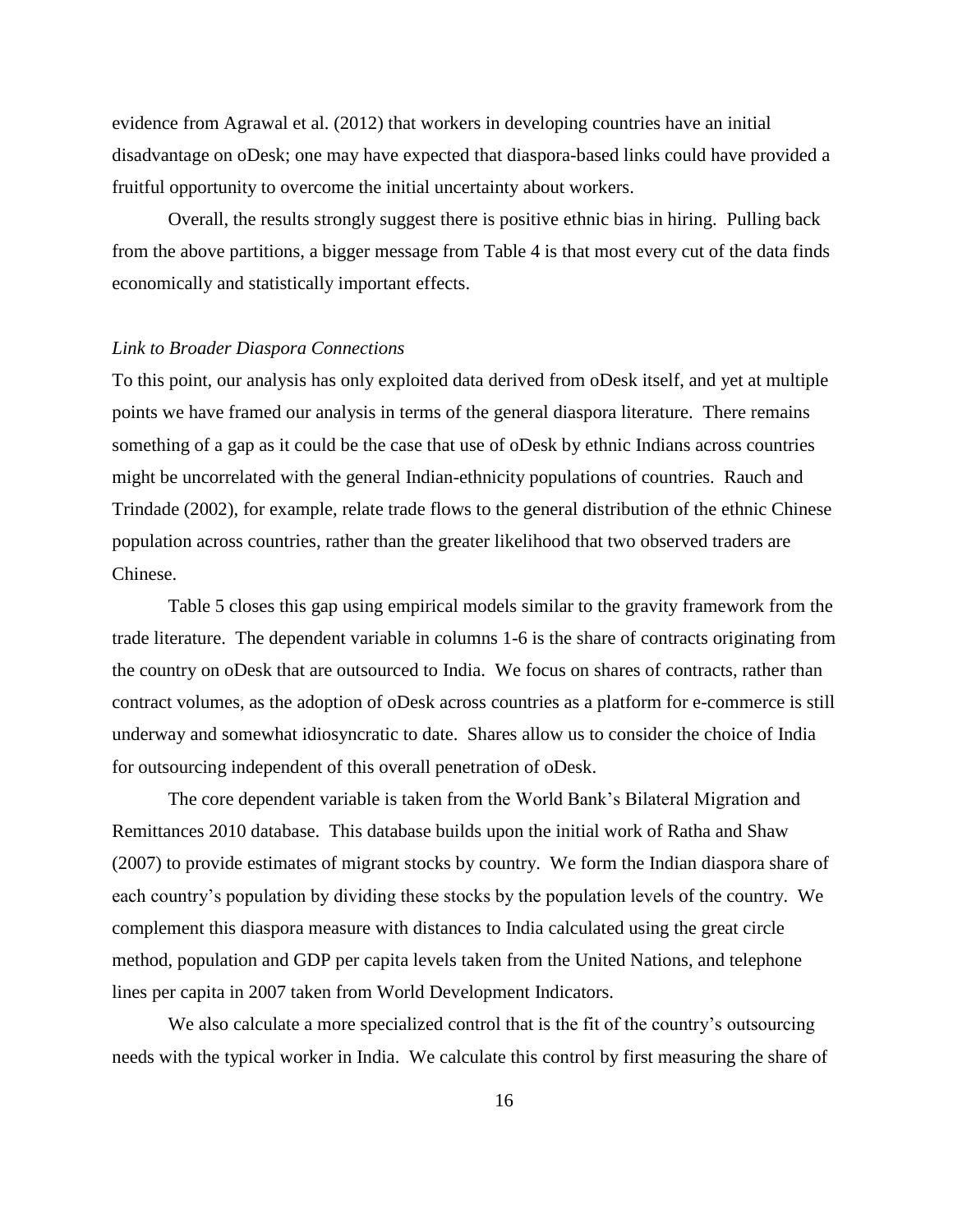contracts outsourced from the country in each of the nine job categories given in Table 3, independent of where the contract is filled. We likewise measure the distribution of oDesk work performed in India across the nine job categories, independent of where the company contact is located. We then calculate the sum of the squared deviations of these two distributions to measure how closely the work typically filled in India matches the needs of a given country. We subtract this sum of deviations from one, so that positive values represent a better fit, and we transform the measure to have unit standard deviation to aid interpretation.

Column 1 presents our base estimation. We have 92 observations, and we weight by the log number of worldwide contracts formed on oDesk. The first row shows the connection of oDesk outsourcing to the diaspora population share, which is quite strong. A 1% increase in the Indian diaspora share of a country is associated with a 1% increase in the share of oDesk contracts outsourced to India. The country-level placement of oDesk contracts to India systematically followed the pre-existing levels of Indian diaspora communities.

Looking at the other covariates, we find that distance does not matter in the oDesk context like it does in many estimates of economic exchanges. In fact, the share of contracts sent to India increases with distance from India. The overall fit of a country's outsourcing needs with the skillsets of Indian workers predicts greater shares of work are sent to India. There does not appear to be a systematic link beyond the diaspora share to country population, and the strength of telephone penetration does not predict higher or lower connections to India. We likewise found similar weakness to Internet penetration measures, but they were not as uniformly available. Finally, countries with higher GDP per capita send less of their work to India conditional on the other covariates.

Many countries on oDesk have very few contracts, which can generate noisy share estimates. Our main estimations thus weight by contract volume to focus attention on better measured data and more meaningful observations; we utilize log weights to not overly emphasize the United States experience in particular. Columns 3 and 4 show similar results when we weight by log country population or when we exclude the weights. In both cases, the coefficients decline somewhat and the standard errors grow given the greater emphasis placed on noisy outcomes, but the role of diasporas remains economically and statistically significant.

17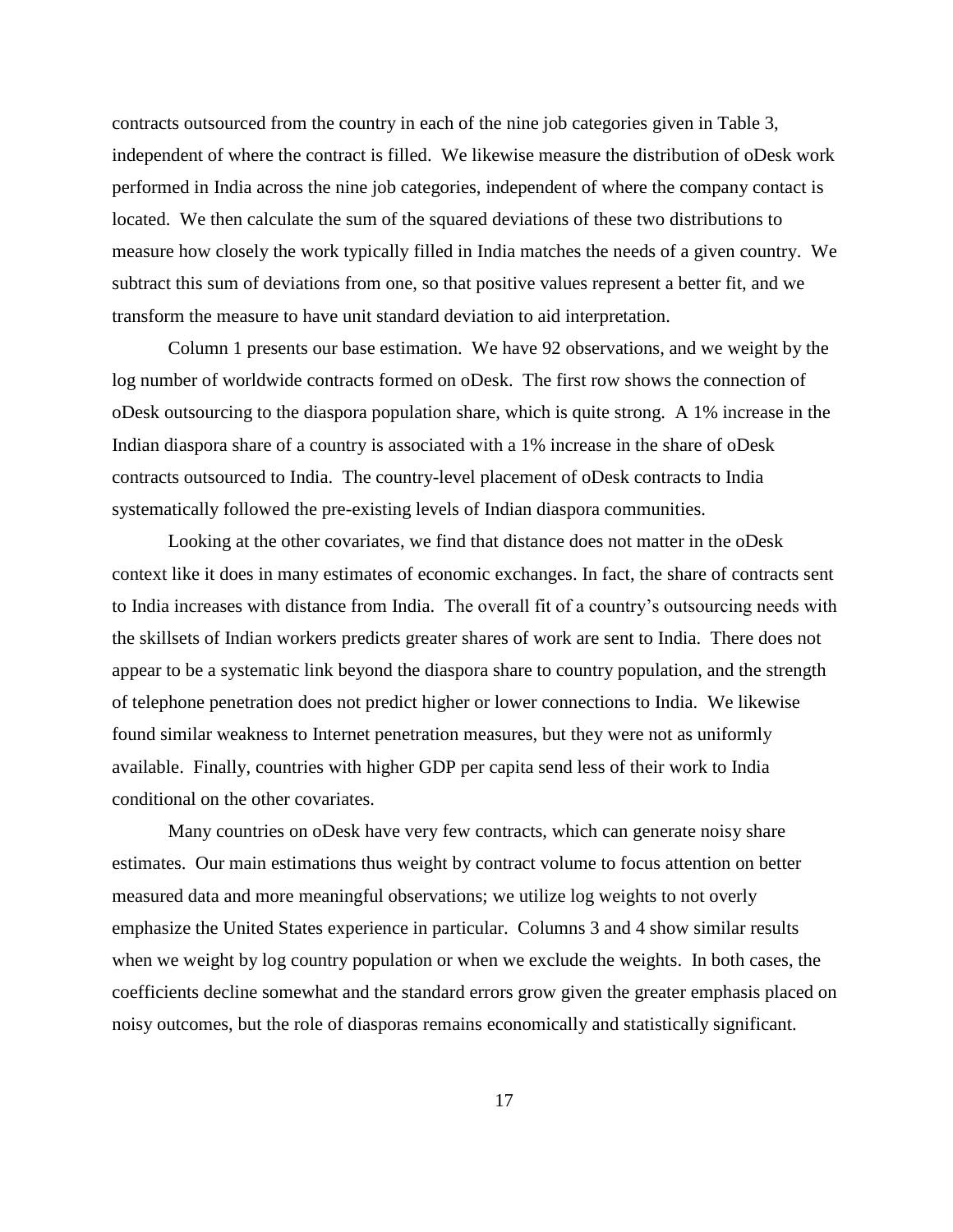Column 5 shows similar results when adding a control for the total count of contracts on oDesk by the country worldwide.

Column 6 tests whether this connection is simply following on existing business relationships that countries have with India. We measure the extent to which India is an important trading partner of the country by the total volume of trade in 2007 between India and the country divided by the focal country's GDP. Introducing this as a control does not affect our results. Column 7 finds similar results when examining the dollar share of contracts being sent to India rather than the count share. The coefficient declines but remains economically and statistically important.

Column 8 provides an important connection between Tables 4 and 5. The dependent variable is the share of company contacts using oDesk in the country that are of ethnic Indian origin (independent of whether or not the work is contracted with India). There is a very strong connection between an increase in diaspora shares of the country population generally and increases in the share of oDesk company contacts that are of Indian ethnic origin.

We have tested the robustness of this diaspora finding in several ways. First, the results are not overly-dependent upon a single country, and we find very similar results when excluding the United States, Pakistan, and similar. Excluding the UAE has the largest effect, resulting in a point estimate of 0.878 (0.660), which is not very surprising given that the Indian diaspora's share of 35% in the UAE is by far the largest, twice that of the next-highest states of Qatar (18%) and Oman (17%). As a second approach, we find a point estimate of 1.629 (0.654) when winsorizing diaspora shares to Oman's value to cap the UAE's extreme value. The role of the diaspora community is also very similar when including a control for English language proficiency, which we are able to assemble for about half of the countries in our sample.

Using the three partitions discussed earlier, the diaspora coefficient is 0.893 (0.263) for 2008 and prior, 1.085 (0.240) for 2009 and later, 0.798 (0.238) for high-end contracts, 0.592 (0.113) for low-end contracts, 0.448 (0.232) for initial contracts, and 1.134 (0.334) for subsequent contracts. The effect is again evident in all six groups, with the most important difference being the greater role in subsequent contracts versus initial oDesk work. This suggests that online platforms become more useful to diasporas with familiarity and that there may exist a long-term complementarity.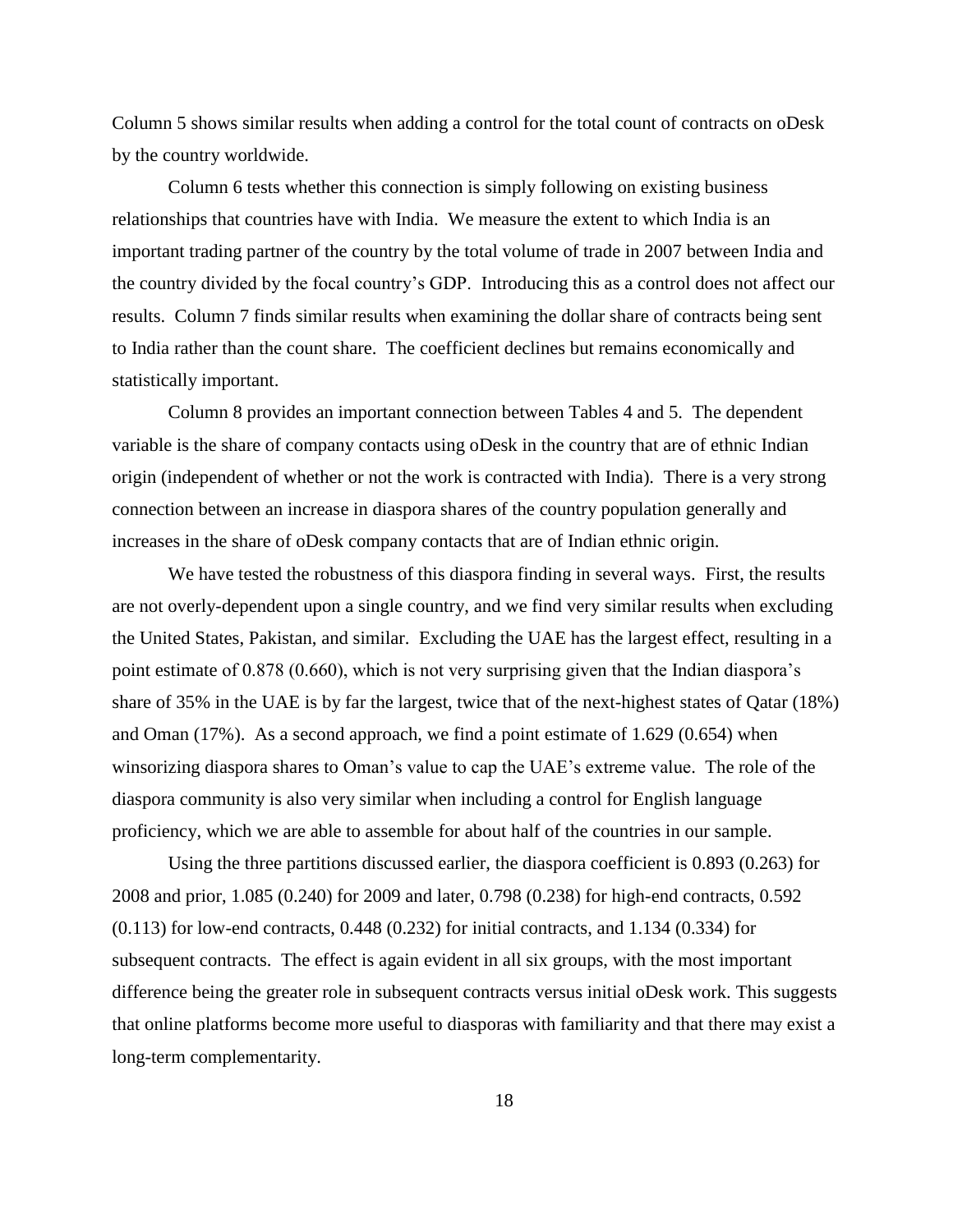#### *Estimated Wage Effects with Ethnic-based Connections*

Our final analysis focuses on wage rate effects due to diaspora connections. We take two perspectives in these calculations. Table 6 first examines whether diaspora-linked contracts differ from the typical contract formed with workers in India. This approach corresponds to the perspective of the Indian worker. Table 7 takes the second perspective of the company contact. Do diaspora connections reduce the wages that company contacts need to pay for a given job type compared to their typical alternatives?

The outcome variable in Panel A of Table 6 is the log wage rate of the worker. The core independent variable is the likelihood that the company contact abroad is of Indian ethnicity. We include in these regressions fixed effects for year x job type x country of company contact. We thus identify, for example, whether ethnic-based contracts outsourced from the United States to India in "web development" in 2008 paid a lower average wage than similar contracts formed by U.S. company contacts not of Indian ethnicity. This strict regression framework isolates the variation around the ethnic connections, removing aggregate differences across countries and outsourcing job types.

The point estimates are all negative, suggesting modestly lower wages. The estimated coefficient in column 1 suggests that a typical \$10 per hour contract would be paid about \$9.76 with an ethnic-based connection. These effects, however, are not statistically different from zero. The one exception is high-end work, which has the largest point decline and is precisely estimated.

Panel B of Table 6 takes an alternative route where we compare the wage rate paid to the selected worker to the median proposal made by other workers that bid on the same job opportunity via oDesk. This is a very attractive baseline of comparison as the bids made by other workers are informative about how the work opportunity and its technical difficulty were perceived. It may be, for example, that there is heterogeneity in project types among "web development" that we miss in Panel A. By comparing selected bids to the set of proposals that company contacts received, we better isolate the potential ethnic role in wage determination.

The estimates in Panel B further weaken the case that workers in India are paid differently on diaspora-based contracts than usual. High-end contracts remain the most likely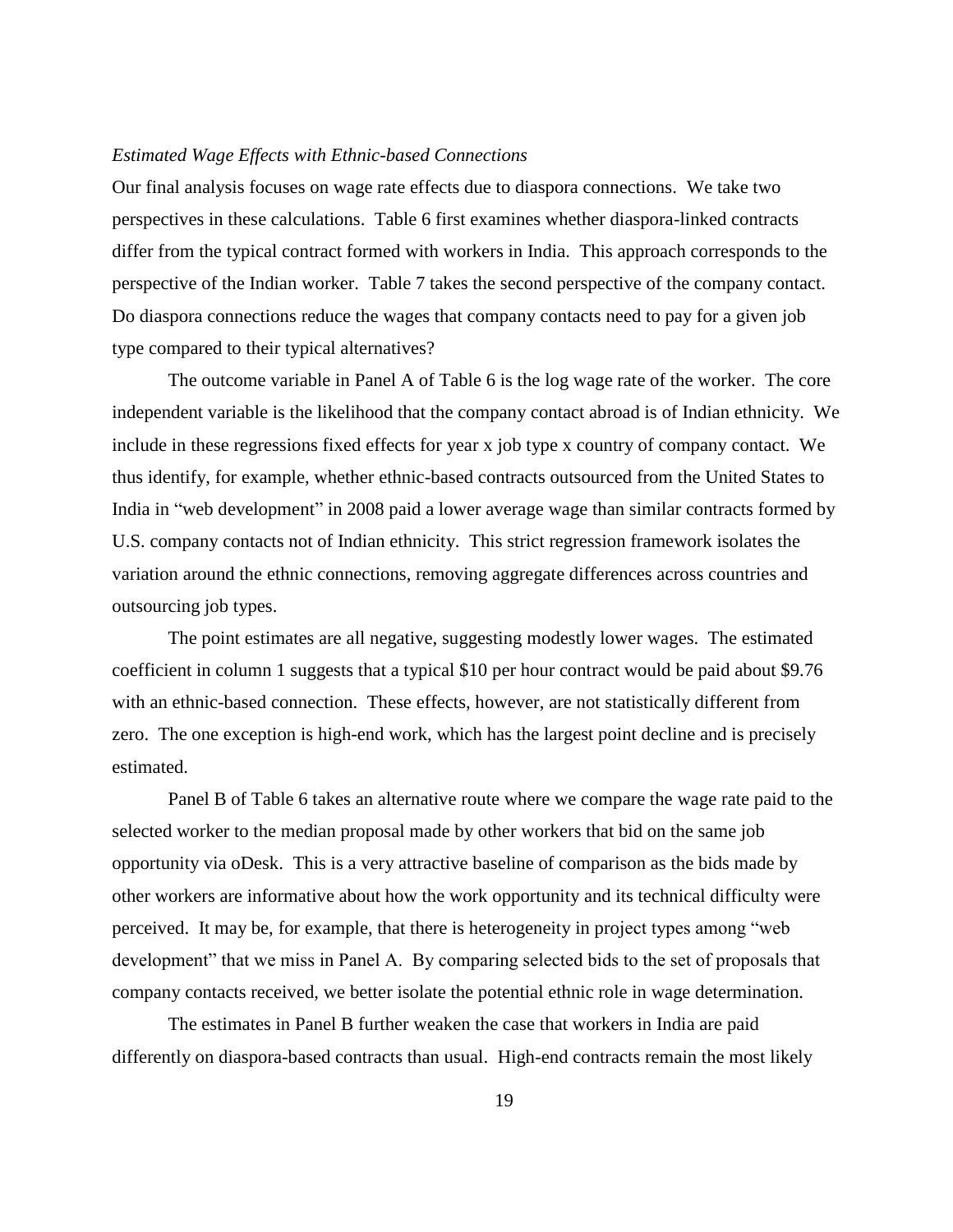candidate, but these effects are quite small. Most variations suggest less than a 1% differential in diaspora-linked outsourcing. We find similar results to these in variants that control for past performance ratings (in a smaller sample that conditions on being an experienced worker).

Table 7 repeats the specifications from the perspective of the company contact outside of India. Our sample is all of the contracts formed worldwide by ethnic Indians working as company contacts outside of India. We then compare the wages paid on these contracts to investigate if there is a differential for work outsourced to India. We include in these regressions fixed effects for year x job type x country of company contact. We thus identify, for example, whether ethnic Indians in the United States who outsourced contracts to India in "web development" in 2008 paid a lower average wage than similar contracts formed when outsourcing to countries other than India.

The effects in Table 7 are much stronger than in Table 6. Panel A finds lower wages across all variants for work outsourced to India compared to what ethnic Indians abroad normally pay. The estimates, of course, could be overstated due to the underlying heterogeneity in the type of work sent to India. Panel B identifies, however, that these lower wages persist even after comparing the wage to the median proposal bid received.

To summarize, the wage estimations suggest that diaspora-linked contracts to India provide lower costs to the ethnic Indians living abroad than what they typically pay for work. This wage rate is lower in absolute terms and relative to the pool of received bids for work. On the other hand, diaspora-linked contracts have minimal wage effects for the workers in India. The main effect of diasporas on outsourcing in the Indian context appears to be the advantageous placement of contracts to India, where workers are paid the typical wage rate for their efforts.

### **5. Conclusions**

Diaspora-based exchanges have been important for centuries, but the online world reduces many of the frictions these networks solved. This study investigated the importance of Indian diaspora connections on the oDesk platforms for outsourcing. Our work finds strong evidence that diasporas still matter and influence economic exchanges, even when many frictions are minimized. In fact, our case study suggests more often than not that diaspora use increases as familiarity with the platform increases. This suggests a longer-term complementarity between

20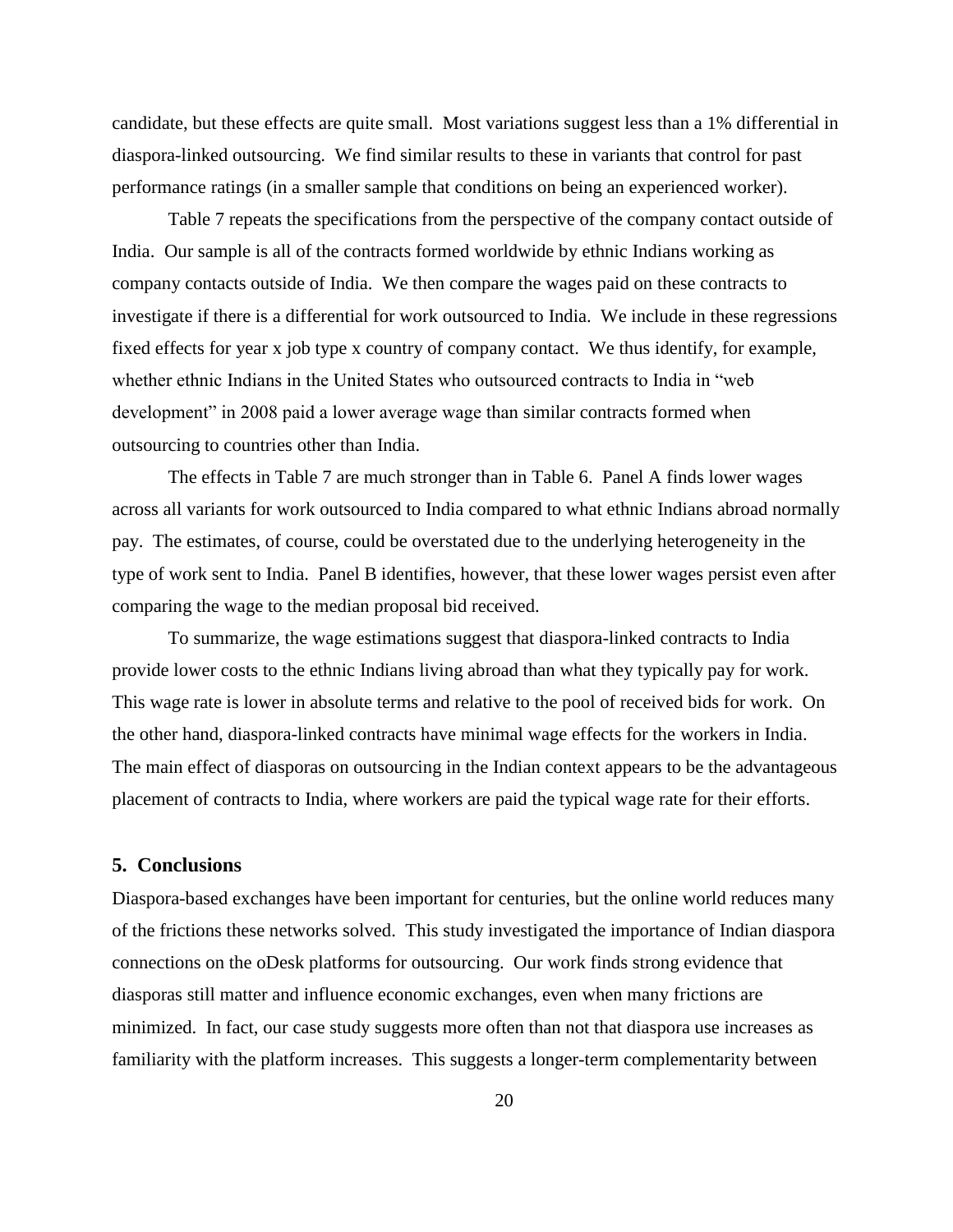diaspora networks and online tools that may aid the persistence of these networks. On the other hand, the oDesk evidence also makes clear that the role of diaspora networks should not be overstated. While they contributed to India's success on oDesk, diaspora connections were clearly not a driving force in India becoming the top destination for oDesk contracts.

#### **References**

- Agrawal, Ajay, Christian Catalini, and Avi Goldfarb, "Friends, Family, and the Flat World: The Geography of Crowdfunding", NBER Working Paper 16820 (2012).
- Agrawal, Ajay, Iain Cockburn, and John McHale, "Gone But Not Forgotten: Knowledge Flows, Labor Mobility, and Enduring Social Relationships", Journal of Economic Geography 6:5 (2006), 571- 591.
- Agrawal, Ajay, Devesh Kapur, John McHale, and Alexander Oettl, "Brain Drain or Brain Bank? The Impact of Skilled Emigration on Poor-Country Innovation", Journal of Urban Economics 69 (2011), 43-55.
- Agrawal, Ajay, Nicola Lacetera, and Elizabeth Lyons, "How Do Online Platforms Flatten Markets for Contract Labor?", Working Paper (2012).
- Amiti, Mary, and Shang-Jin Wei, "Offshoring of Services and Productivity: Evidence from the US", The World Economy 32:2 (2009), 203-220.
- Arora, Ashish, and Alfonso Gambardella, From Underdogs to Tigers? The Rise and Growth of the Software Industry in Brazil, China, India, Ireland, and Israel, (Oxford, UK: Oxford University Press, 2005).
- Aubet, Maria, The Phoenicians and the West: Politics, Colonies, and Trade (Cambridge, UK: Cambridge University Press, 2001).
- Autor, David, "Wiring the Labor Market", Journal of Economic Perspectives 15:1 (2001), 25-40.
- Banerjee, Abhijit, and Esther Duflo, "Reputation Effects and the Limits of Contracting: A Study of the Indian Software Industry", Quarterly Journal of Economics 115:3 (2000), 989-1017.
- Blinder, Alan, and Alan Krueger, "Alternative Measures of Offshorability: A Survey Approach", Working Paper (2009).
- Bhattacharya, Utpal, and Peter Groznik, "Melting Pot or Salad Bowl: Some Evidence from U.S. Investments Abroad", Journal of Financial Markets 11:3 (2008), 228-258.
- Buch, Claudia, Jörn Kleinert, and Farid Toubal, "Where Enterprises Lead, People Follow? Links Between Migration and German FDI", European Economic Review 50:8 (2006), 2017-2036.
- Cachon, Gérard, and Patrick Harker, "Competition and Outsourcing with Scale Economies", Management Science 48 (2002), 1314-1333.
- Choudhury, Prithwiraj, "Internal Labor Markets and Knowledge Creation in Multinationals", Working Paper (2010).
- Clemens, Michael, "Economics and Emigration: Trillion-Dollar Bills on the Sidewalk?", Journal of Economic Perspectives 25:3 (2011), 83-106.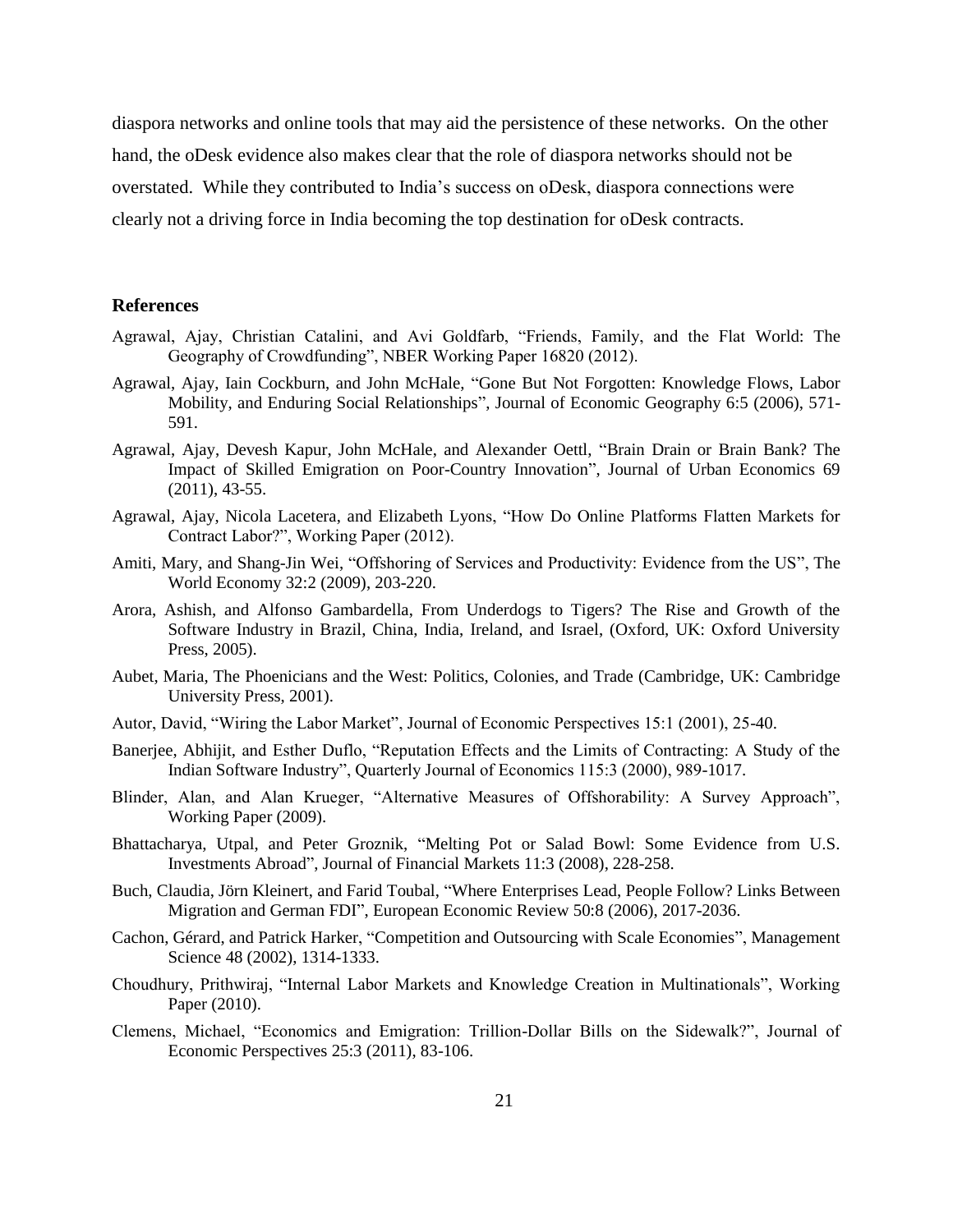- Docquier, Frédéric, and Elisabetta Lodigiani, "Skilled Migration and Business Networks", Open Economies Review 21:4 (2010), 565-588.
- Docquier, Frédéric, and Hillel Rapoport, "The Economics of the Brain Drain", Journal of Economic Literature, forthcoming (2011).
- Ebenstein, Avraham, Ann Harrison, Margaret McMillan, and Shannon Phillips, "Estimating the Impact of Trade and Offshoring on American Workers Using the Current Population Surveys", NBER Working Paper 15107 (2009).
- Feenstra, Robert, and Gordon Hanson, "Ownership and Control in Outsourcing to China: Estimating the Property Rights Theory of the Firm", Quarterly Journal of Economics 120:2 (2005): 729-762.
- Fisman, Raymond, Daniel Paravisini, and Vikrant Vig, "Cultural Proximity and Loan Outcomes", Working Paper (2012).
- Foley, Fritz, and William Kerr, "Ethnic Innovation and U.S. Multinational Firm Activity", Management Science, forthcoming (2012).
- Forman, Chris, Anindya Ghose, and Avi Goldfarb, "Competition Between Local and Electronic Markets: How the Benefit of Buying Online Depends on Where You Live", Management Science 55:1 (2009), 47-57.
- Freedman, Seth, and Ginger Zhe Jin, "Do Social Networks Solve Information Problems for Peer-to-Peer Lending? Evidence from Prosper.com", Working Paper (2008).
- Freeman, Richard, "People Flows in Globalization", Journal of Economic Perspectives 20:2 (2006), 145- 170.
- Ghani, Ejaz (ed.) The Services Revolution (Oxford, UK: Oxford University Press, 2010).
- Gibson, John, and David McKenzie, "Eight Questions about Brain Drain", Journal of Economic Perspectives 25:3 (2011), 107-128.
- Gould, David, "Immigrant Links to the Home Country: Empirical Implications for U.S. Bilateral Trade Flows", Review of Economics and Statistics 76 (1994), 302-316.
- Harrison, Ann, and Margaret McMillan, "Offshoring Jobs? Multinationals and U.S. Manufacturing Employment," The Review of Economics and Statistics 93:3 (2011), 857-875.
- Hatzigeorgiou, Andreas, and Magnus Lodefalk, "Trade and Migration: Firm-Level Evidence", Working Paper (2011).
- Head, Keith, and John Ries, "Immigration and Trade Creation: Econometric Evidence from Canada", Canadian Journal of Economics 31:1 (1998), 47-62.
- Hernandez, Exequiel, "Immigrant Social Capital and Firm Strategic Heterogeneity: Effects on Foreign Entry and Firm Performance", Working Paper (2011).
- Horton, John, "Online Labor Markets", Working Paper (2010).
- Hovhannisyan, Nune, and Wolfgang Keller, "International Business Travel: An Engine of Innovation?", Working Paper (2010).
- Huang, Yasheng, Li Jin, and Yi Qian, "Does Ethnicity Pay? Evidence from Overseas Chinese FDI in China", Review of Economics and Statistics, forthcoming (2011).
- Iriyama, Akie, Yong Li, and Ravi Madhavan, "Spiky Globalization of Venture Capital Investments: The Influence of Prior Human Networks", Strategic Entrepreneurship Journal 4 (2010), 128-145.
- Javorcik, Beata, Çağlar Özden, Mariana Spatareanu, and Cristina Neagu, "Migrant Networks and Foreign Direct Investment", Journal of Development Economics 94:2 (2011), 231-241.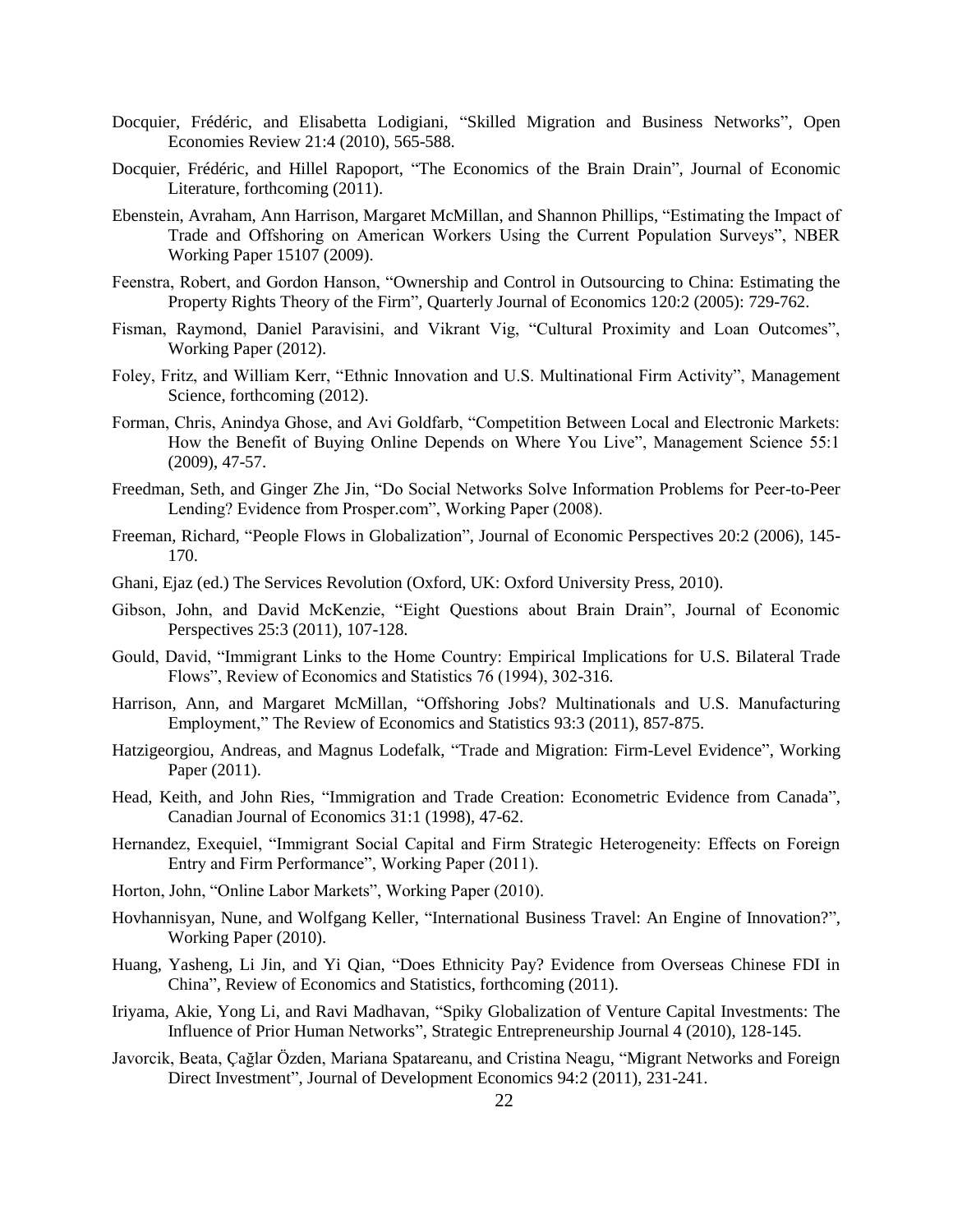- Kapur, Devesh, "Diasporas and Technology Transfer", Journal of Human Development 2:2 (2001), 265- 286.
- Kapur, Devesh, and John McHale, "Sojourns and Software: Internationally Mobile Human Capital and High Tech Industry Development in India, Ireland and Israel," in Arora, Ashish, and Alfonso Gambardella (eds.) Underdogs to Tigers: The Rise and Growth of the Software Industry in Some Emerging Economies, (Oxford, UK: Oxford University Press, 2005a).
- Kapur, Devesh, and John McHale, Give Us Your Best and Brightest: The Global Hunt for Talent and the Developing World (Washington, DC: Center for Global Development/Brookings Institution Press, 2005b).
- Keller, Wolfgang, "International Technology Diffusion", Journal of Economic Literature 42:3 (2004), 752-782.
- Kerr, William, "The Ethnic Composition of US Inventors", HBS Working Paper 08-006 (2007).
- Kerr, William, "Ethnic Scientific Communities and International Technology Diffusion", Review of Economics and Statistics 90:3 (2008), 518-537.
- Kerr, William, "Heterogeneous Technology Diffusion and Ricardian Trade Patterns", Working Paper (2009).
- Kerr, William, and William Lincoln, "The Supply Side of Innovation: H-1B Visa Reforms and U.S. Ethnic Invention", Journal of Labor Economics 28:3 (2010), 473-508.
- Khanna, Tarun, Billions of Entrepreneurs: How China and India Are Reshaping Their Futures—and Yours (Boston, MA: Harvard University Press, 2008).
- Kugler, Maurice, and Hillel Rapoport, "International Labor and Capital Flows: Complements or Substitutes?", Economics Letters 92:2 (2007), 155-162.
- Kugler, Maurice, and Hillel Rapoport, "Migration, FDI and the Margins of Trade", Working Paper (2011).
- Kuznetsov, Yevgeny, "Why is Diaspora Potential so Elusive? Towards a New Generation of Initiatives to Leverage Countries' Talent Abroad", Working Paper (2009).
- Liu, Runjuan, and Daniel Trefler, "Much Ado About Nothing: American Jobs and the Rise of Service Outsourcing to China and India", NBER Working Paper 14061 (2008).
- Liu, Runjuan, and Daniel Trefler, "A Sorted Tale of Globalization: White Collar Jobs and the Rise of Service Offshoring", NBER Working Paper 17559 (2011).
- MacGarvie, Megan, "Foreign Students and the Diffusion of Scientific and Technological Knowledge to and from American Universities", Working Paper (2006).
- Marx, Matt, and Jasjit Singh, "Geographic Constraints on Knowledge Spillovers: Political Borders vs. Spatial Proximity", Working Paper (2012).
- Mithas, Sunil, and Henry Lucas, "Are Foreign IT Workers Cheaper? U.S. Visa Policies and Compensation of Information Technology Professionals", Management Science 56 (2010), 745- 765.
- Montgomery, James, "Social Networks and Labor-Market Outcomes: Towards and Economic Analysis", American Economic Review 81:5 (1991), 1408-1418.
- Nanda, Ramana, and Tarun Khanna, "Diasporas and Domestic Entrepreneurs: Evidence from the Indian Software Industry", Journal of Economics and Management Strategy 19:4 (2010), 991-1012.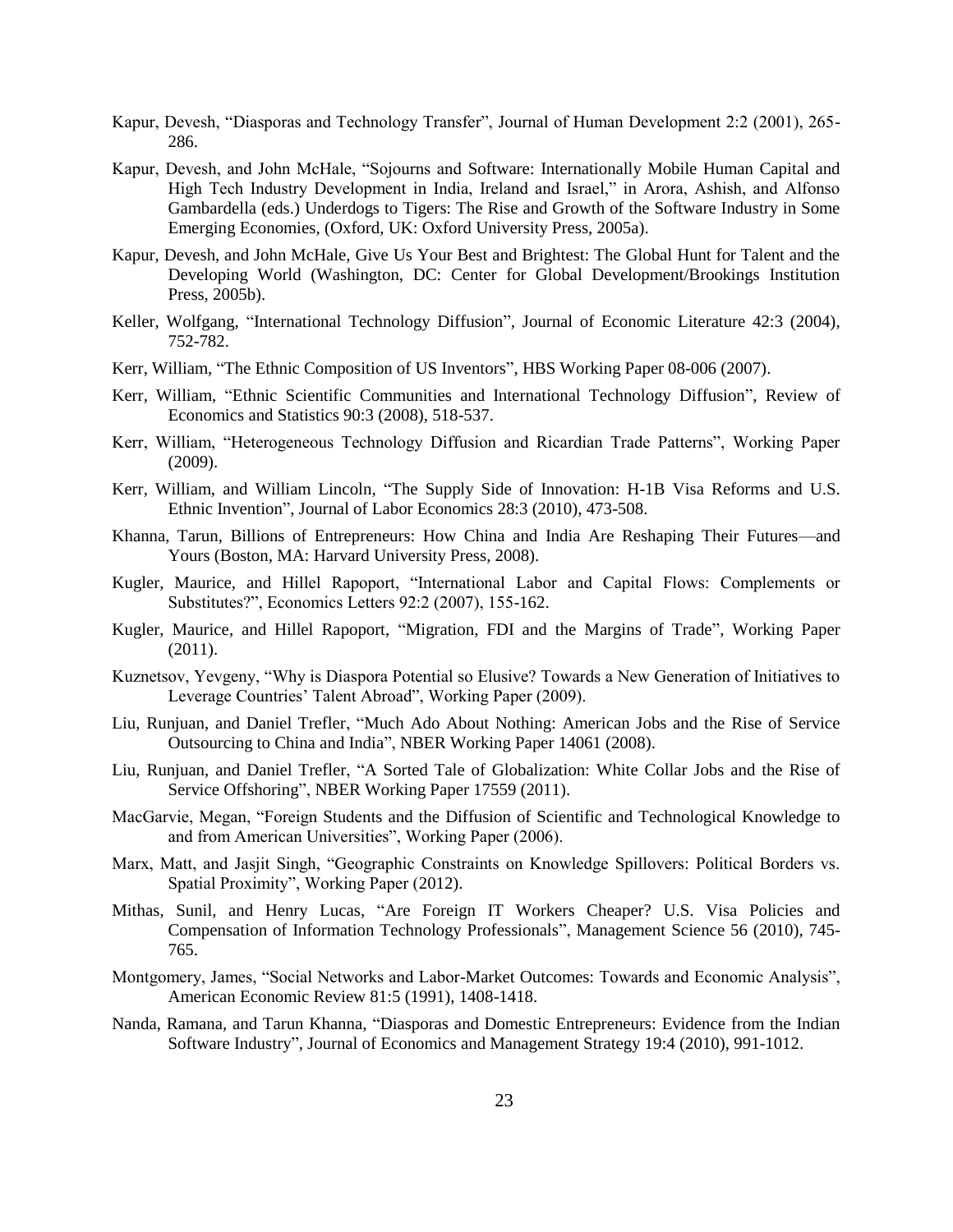- Nachum, Lilach, "But How Does Distance Affect FDI? And Why Does It Matter?", Working Paper (2011).
- Novak, Sharon, and Scott Stern, "How Does Outsourcing Affect Performance Dynamics? Evidence from the Automobile Industry", Management Science 54 (2008), 1963-1979.
- Obukhova, Elena, "Does Brain Circulation Promote International Development? High-Skilled Migration and Organizational Performance", MIT Working Paper (2009).
- Oettl, Alexander, and Ajay Agrawal, "International Labor Mobility and Knowledge Flow Externalities", Journal of International Business Studies 39:8 (2008), 1242-1260.
- Ottaviano, Gianmarco, Giovanni Peri, and Greg Wright, "Immigration, Offshoring, and American Jobs", NBER Working Paper 16439 (2010).
- Pallais, Amanda, "Inefficient Hiring in Entry-Level Labor Markets", Working Paper (2011).
- Puga, Diego, and Daniel Trefler, "Wake Up and Smell the Ginseng: The Rise of Incremental Innovation in Low-Wage Countries", Journal of Development Economics 91:1 (2010), 64-76.
- Rangan, Subramanian, and Aldemir Drummond, "The Problem of Control and the Role of Home--Host Ties in Explaining Multinationals' Foreign Operations, Competitiveness, and Performance", Global Strategy Journal 1 (2011), 362-376.
- Rangan, Subramanian, and Metin Sengul, "The Influence of Macro Structure on the Foreign Market Performance of Transnational Firms: The Value of IGO Connections, Export Dependence, and Immigration Links", Administrative Science Quarterly 54 (2009), 229-267.
- Ratha, Dilip, and William Shaw, "South-South Migration and Remittances", World Bank Working Paper 102 (2007).
- Rauch, James, "Networks Versus Markets in International Trade", Journal of International Economics 48:1 (1999), 7-35.
- Rauch, James, "Business and Social Networks in International Trade", Journal of Economic Literature 39:4 (2001), 1177-1203.
- Rauch, James, and Vitor Trindade, "Ethnic Chinese Networks in International Trade", Review of Economics and Statistics 84:1 (2002), 116-130.
- Saxenian, AnnaLee, Silicon Valley's New Immigrant Entrepreneurs (San Francisco, CA: Public Policy Institute of California, 1999).
- Saxenian, AnnaLee, The New Argonauts (Cambridge, MA: Harvard University Press, 2006).
- Saxenian, AnnaLee, with Yasuyuki Motoyama and Xiaohong Quan, Local and Global Networks of Immigrant Professionals in Silicon Valley (San Francisco, CA: Public Policy Institute of California, 2002).
- Singh, Jasjit, "Collaborative Networks as Determinants of Knowledge Diffusion Patterns", Management Science 51:5 (2005), 756-770.
- Stanton, Christopher, and Catherine Thomas, "Landing the First Job: The Value of Intermediaries in Online Hiring", Working Paper (2011).
- Tambe, Prasanna, and Lorin Hitt, "Now IT's Personal: Offshoring and the Shifting Skill Composition of the U.S. Information Technology Workforce", Management Science 58 (2012), 678-695.
- Wang, Eric, Terry Barron, and Abraham Seidmann, "Contracting Structures for Custom Software Development: The Impacts of Informational Rents and Uncertainty on Internal Development and Outsourcing", Management Science 43 (1997), 1726-1744.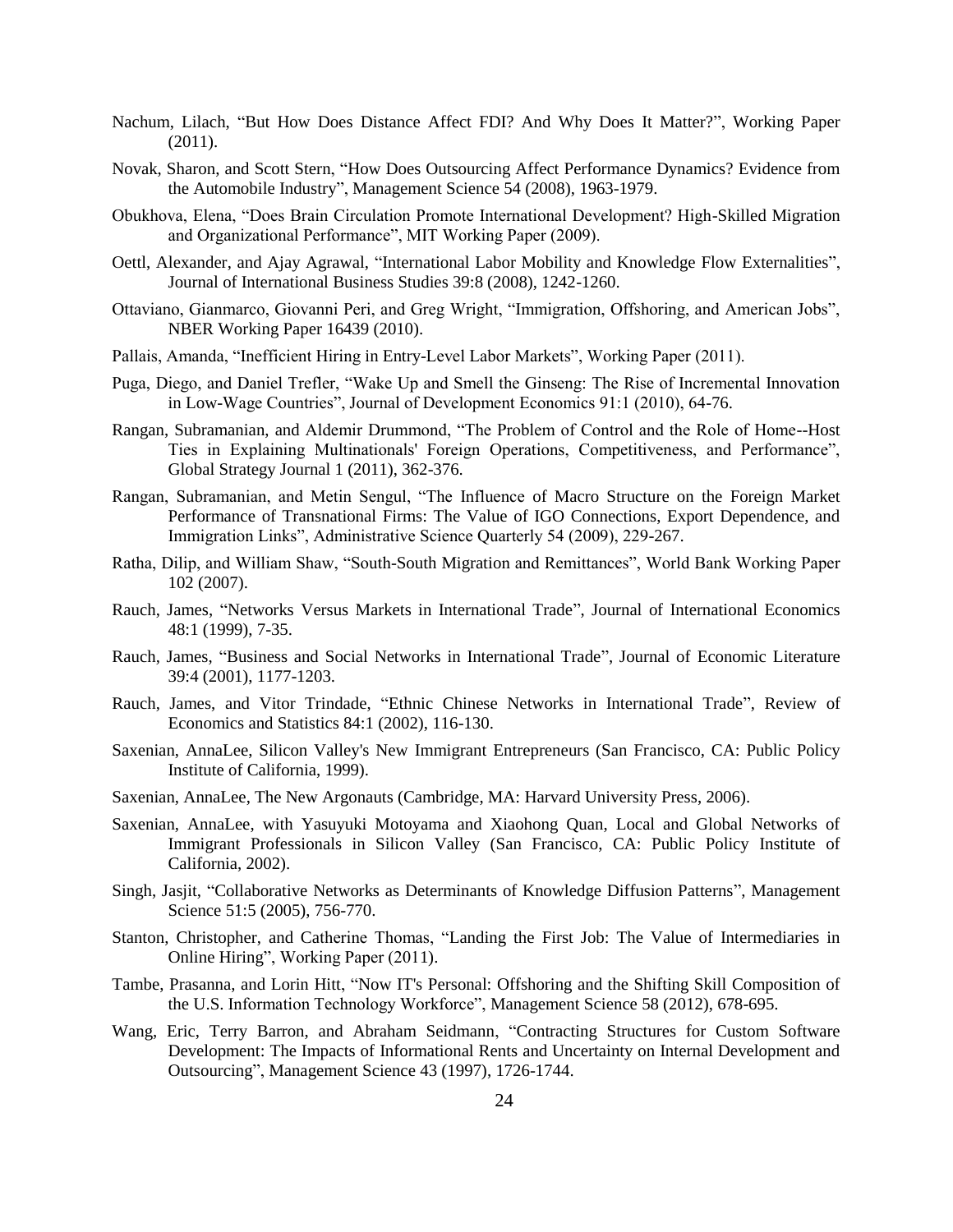# **Figure 1: Example of a worker profile in oDesk**

|                                     | Naveen Bali<br>Expert in PHP/ Mysql/ JS/ Ajax/ web scraping /JQuery/ codeignitor<br>P Panchkula, India                                                                                                                                                          | \$22.22/hr<br>*****<br>30 jobs completed<br>1.234 oDesk hrs                                                                                                                                                                                          | Post a job<br>Or.<br>Contact<br>What's the difference $\bigcirc$ |  |  |
|-------------------------------------|-----------------------------------------------------------------------------------------------------------------------------------------------------------------------------------------------------------------------------------------------------------------|------------------------------------------------------------------------------------------------------------------------------------------------------------------------------------------------------------------------------------------------------|------------------------------------------------------------------|--|--|
| Skills                              | Overview                                                                                                                                                                                                                                                        |                                                                                                                                                                                                                                                      | Search for others                                                |  |  |
| php                                 | Master in Project development i have deep knowledge of every stage of software<br>developoment lifecycle. My last job was at Yahoo banglore my designation was senior                                                                                           |                                                                                                                                                                                                                                                      | $\hbox{\tt Q}$<br>Search                                         |  |  |
| mysql<br>ajax<br>jquery<br>html     | of projects in web scraping as well                                                                                                                                                                                                                             | software engineer in web development department. my area of skills is<br>PHP5.0, mysql, javascript, jQuery, Ajax, JSON, HTML5.0 i have good understanding of<br>MVC Architect i have worked in codeigniter and Zend framework . i have completed lot |                                                                  |  |  |
| more<br><b>Tests Taken</b>          | Naveen Bali has added 7 portfolio pieces. Create an account to review them.                                                                                                                                                                                     |                                                                                                                                                                                                                                                      | <b>Smarty Developers</b><br><b>MySQL Administrators</b>          |  |  |
| <b>PHP4 Test</b><br>92th percentile | Work History & Feedback                                                                                                                                                                                                                                         |                                                                                                                                                                                                                                                      |                                                                  |  |  |
|                                     | PHP Development & Support                                                                                                                                                                                                                                       |                                                                                                                                                                                                                                                      |                                                                  |  |  |
| <b>PHP5 Test</b><br>90th percentile | May 2012 - Jun 2012 / \$3,030.56 (124 hrs @ \$24.44/hr)                                                                                                                                                                                                         |                                                                                                                                                                                                                                                      |                                                                  |  |  |
|                                     | ★★★★ Naveen did a great job with very little instruction.                                                                                                                                                                                                       |                                                                                                                                                                                                                                                      |                                                                  |  |  |
|                                     | Data Scraping                                                                                                                                                                                                                                                   |                                                                                                                                                                                                                                                      |                                                                  |  |  |
|                                     | Mar 2012 - May 2012 / \$315.44 (fixed-price)                                                                                                                                                                                                                    |                                                                                                                                                                                                                                                      |                                                                  |  |  |
|                                     | <b>★★★★★</b> Naveen is great to work with and has a strong skill-set. For scraping we<br>had some fields missing from the initial test runs but Naveen was quick to fix these and<br>the final deliverables were spot on. You cannot go wrong working with him. |                                                                                                                                                                                                                                                      |                                                                  |  |  |
|                                     | Web Scraping / Data Harvesting                                                                                                                                                                                                                                  |                                                                                                                                                                                                                                                      |                                                                  |  |  |
|                                     | Sep 2011 - Mar 2012 / \$582.05 (fixed-price)                                                                                                                                                                                                                    |                                                                                                                                                                                                                                                      |                                                                  |  |  |
|                                     | ★★★★ Naveen was is very professional and a great resource to work with.                                                                                                                                                                                         |                                                                                                                                                                                                                                                      |                                                                  |  |  |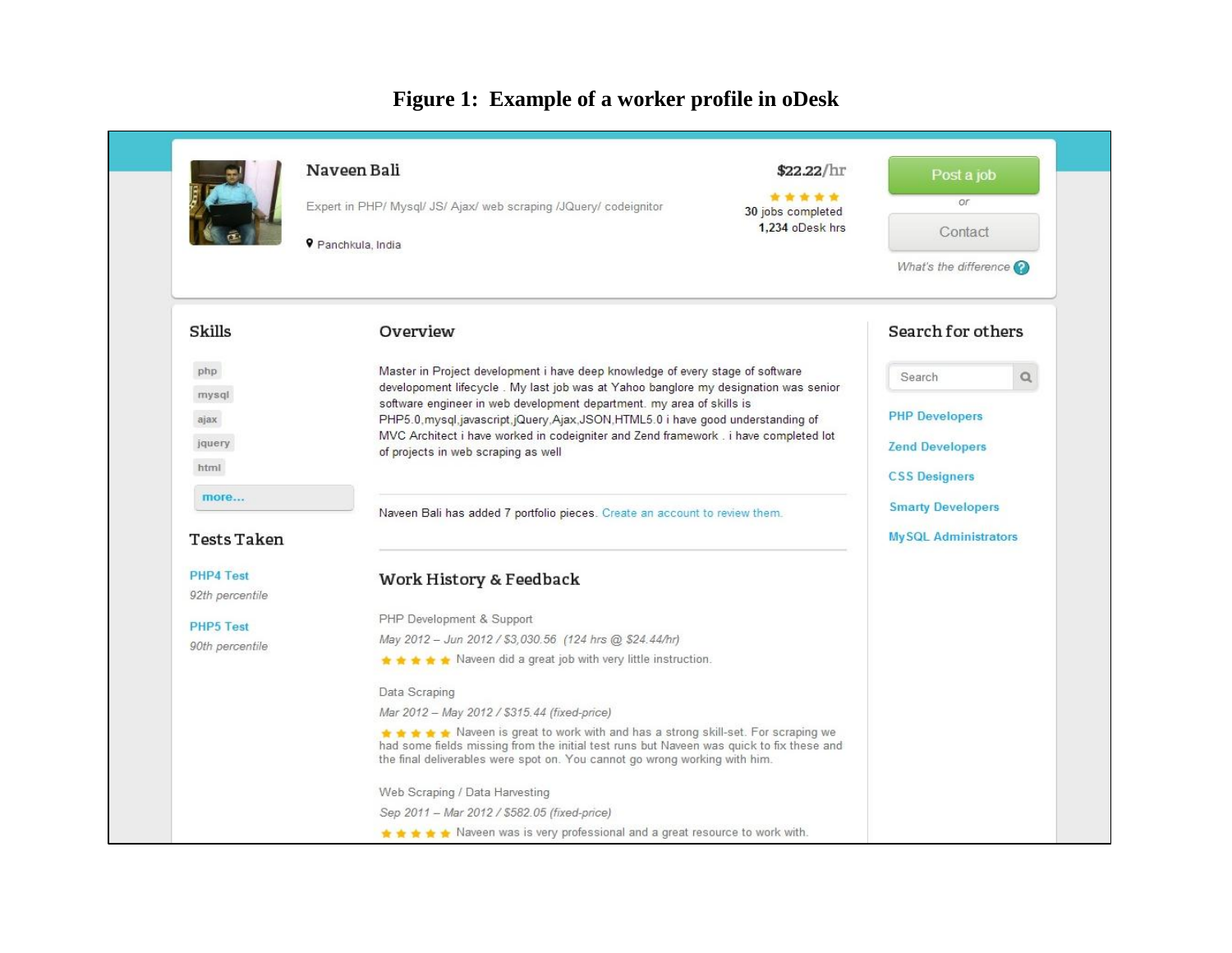|                |                      |             |                  |                  |               | Share of        |                 |
|----------------|----------------------|-------------|------------------|------------------|---------------|-----------------|-----------------|
|                |                      |             |                  | India's share of | Share of      | company         | Average wage    |
|                |                      | Number of   | India's share of | total cross-     | company       | contacts hiring | in US dollars   |
|                |                      | contracts   | total contracts  | border contracts | contacts with | in India with   | paid on         |
|                |                      | with worker | originating      | originating      | Indian ethnic | Indian ethnic   | contracts with  |
| ${\bf N}$      | Country              | in India    | from country     | from country     | name          | name            | worker in India |
| (1)            | (2)                  | (3)         | (4)              | (5)              | (6)           | (7)             | (8)             |
| $\mathbf{1}$   | <b>United States</b> | 31,261      | 0.285            | 0.329            | 0.039         | 0.046           | 8.3             |
| $\overline{2}$ | Australia            | 4,162       | 0.287            | 0.293            | 0.033         | 0.029           | 8.3             |
| 3              | United Kingdom       | 3,583       | 0.280            | 0.290            | 0.065         | 0.079           | 7.7             |
| $\overline{4}$ | Canada               | 2,921       | 0.285            | 0.294            | 0.065         | 0.082           | 8.1             |
| 5              | <b>UAE</b>           | 989         | 0.545            | 0.546            | 0.906         | 0.941           | 10.3            |
| 6              | Netherlands          | 384         | 0.297            | 0.299            | 0.026         | 0.013           | 8.2             |
| 7              | Germany              | 360         | 0.227            | 0.230            | 0.020         | 0.024           | 7.9             |
| 8              | France               | 310         | 0.264            | 0.270            | 0.017         | 0.018           | 8.2             |
| 9              | Ireland              | 305         | 0.300            | 0.301            | 0.029         | 0.059           | 10.2            |
| 10             | Spain                | 269         | 0.237            | 0.243            | 0.010         | 0.019           | 10.9            |
| 11             | Italy                | 232         | 0.375            | 0.387            | 0.010         | 0.011           | 10.5            |
| 12             | Sweden               | 219         | 0.270            | 0.275            | 0.026         | 0.014           | 10.6            |
| 13             | Israel               | 216         | 0.229            | 0.233            | 0.035         | 0.079           | 6.8             |
| 14             | Belgium              | 170         | 0.276            | 0.278            | 0.023         | 0.038           | 8.7             |
| 15             | Switzerland          | 170         | 0.184            | 0.184            | 0.008         | 0.024           | 8.8             |
| 16             | New Zealand          | 165         | 0.198            | 0.198            | 0.038         | 0.012           | 4.6             |
| 17             | Singapore            | 159         | 0.212            | 0.215            | 0.068         | 0.038           | 5.7             |
| 18             | Denmark              | 149         | 0.246            | 0.247            | 0.004         | 0.017           | 8.3             |
| 19             | Norway               | 135         | 0.325            | 0.325            | 0.010         | 0.000           | 8.3             |
| 20             | Hong Kong            | 125         | 0.282            | 0.286            | 0.014         | 0.000           | 7.3             |

# **Table 1: Country distribution of companies hiring developers in India**

Notes: Table describes the country distribution and traits of companies hiring workers in India. Ethnicities are estimated through individuals' names using techniques described in the text. Average wages are calculated by transforming the average of log wages into levels.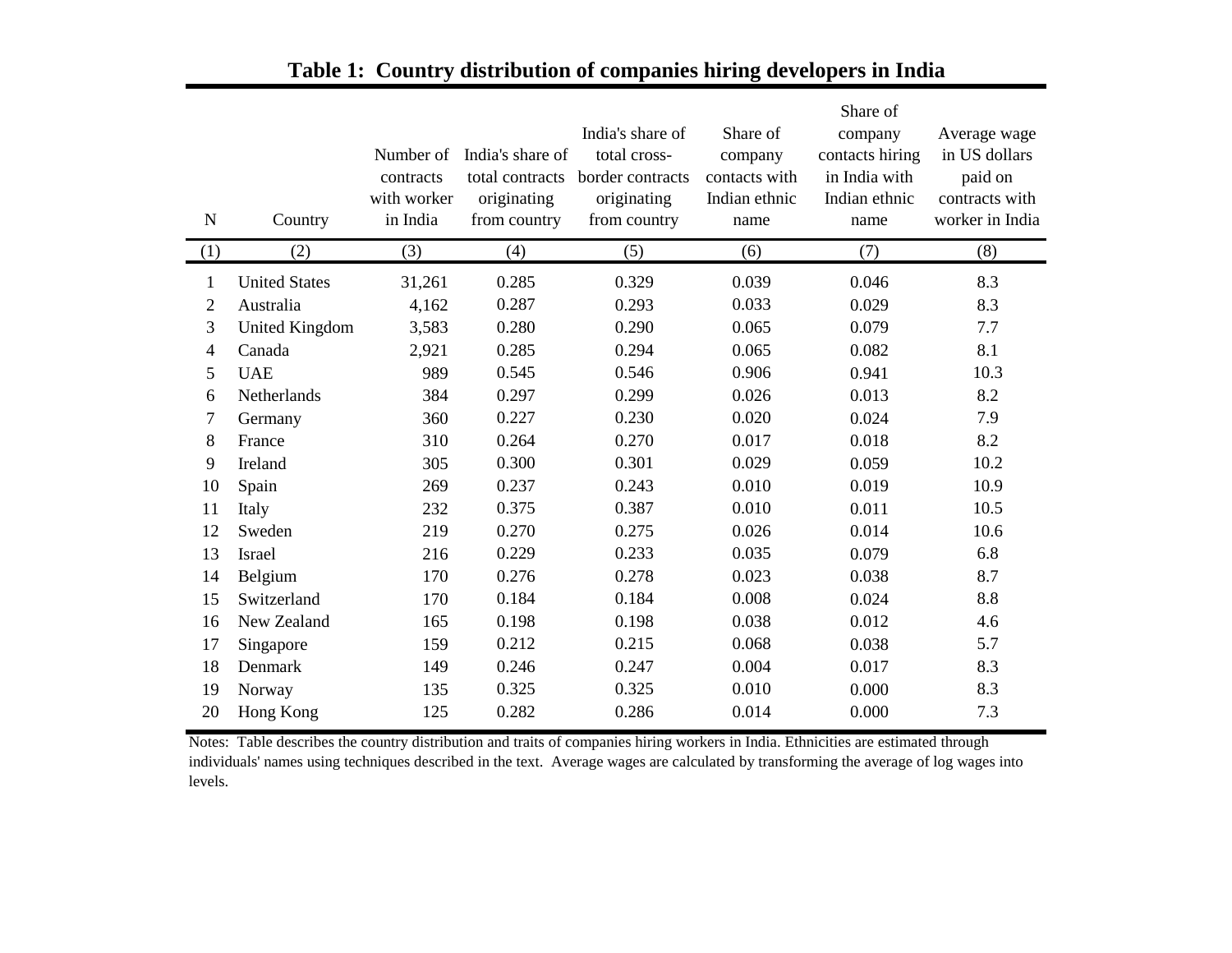| N              | Number of contracts<br>with worker in India | India's share of total<br>contracts originating<br>from company | Company contact has<br>ethnic Indian name | <b>US State</b> |
|----------------|---------------------------------------------|-----------------------------------------------------------------|-------------------------------------------|-----------------|
| (1)            | (2)                                         | (3)                                                             | (4)                                       | (5)             |
| 1              | 118                                         | 1.00                                                            | N <sub>0</sub>                            | Virginia        |
| $\overline{2}$ | 94                                          | 0.98                                                            | N <sub>0</sub>                            | California      |
| 3              | 73                                          | 0.26                                                            | N <sub>o</sub>                            | Florida         |
| 4              | 62                                          | 0.93                                                            | N <sub>o</sub>                            | Virginia        |
| 5              | 53                                          | 1.00                                                            | N <sub>o</sub>                            | Connecticut     |
| 6              | 51                                          | 0.98                                                            | N <sub>0</sub>                            | Wisconsin       |
| $\overline{7}$ | 46                                          | 0.38                                                            | N <sub>0</sub>                            | Florida         |
| 8              | 45                                          | 0.68                                                            | Yes                                       | New York        |
| 9              | 44                                          | 0.39                                                            | N <sub>o</sub>                            | California      |
| 10             | 42                                          | 0.36                                                            | N <sub>o</sub>                            | Nevada          |
| 11             | 40                                          | 0.56                                                            | N <sub>0</sub>                            | Arizona         |
| 12             | 40                                          | 0.63                                                            | No                                        | California      |

# **Table 2a: Largest US companies hiring developers in India**

# **Table 2b: Largest non-US companies hiring developers in India**

| N              | Number of contracts<br>with worker in India | India's share of total<br>contracts originating<br>from company | Company contact has<br>ethnic Indian name | Primary country      |
|----------------|---------------------------------------------|-----------------------------------------------------------------|-------------------------------------------|----------------------|
| (1)            | (2)                                         | (3)                                                             | (4)                                       | (5)                  |
| 1              | 906                                         | 0.58                                                            | Yes                                       | United Arab Emirates |
| $\overline{2}$ | 68                                          | 0.36                                                            | N <sub>0</sub>                            | United Kingdom       |
| 3              | 58                                          | 0.53                                                            | N <sub>0</sub>                            | United Kingdom       |
| 4              | 46                                          | 0.84                                                            | N <sub>0</sub>                            | Italy                |
| 5              | 45                                          | 0.34                                                            | N <sub>o</sub>                            | Australia            |
| 6              | 44                                          | 1.00                                                            | N <sub>0</sub>                            | <b>Netherlands</b>   |
| 7              | 42                                          | 0.14                                                            | N <sub>o</sub>                            | Spain                |
| 8              | 40                                          | 0.38                                                            | N <sub>0</sub>                            | Australia            |
| 9              | 39                                          | 0.87                                                            | N <sub>0</sub>                            | United Kingdom       |
| 10             | 29                                          | 0.31                                                            | N <sub>0</sub>                            | Australia            |
| 11             | 29                                          | 0.32                                                            | N <sub>0</sub>                            | United Kingdom       |
| 12             | 29                                          | 0.63                                                            | No                                        | Denmark              |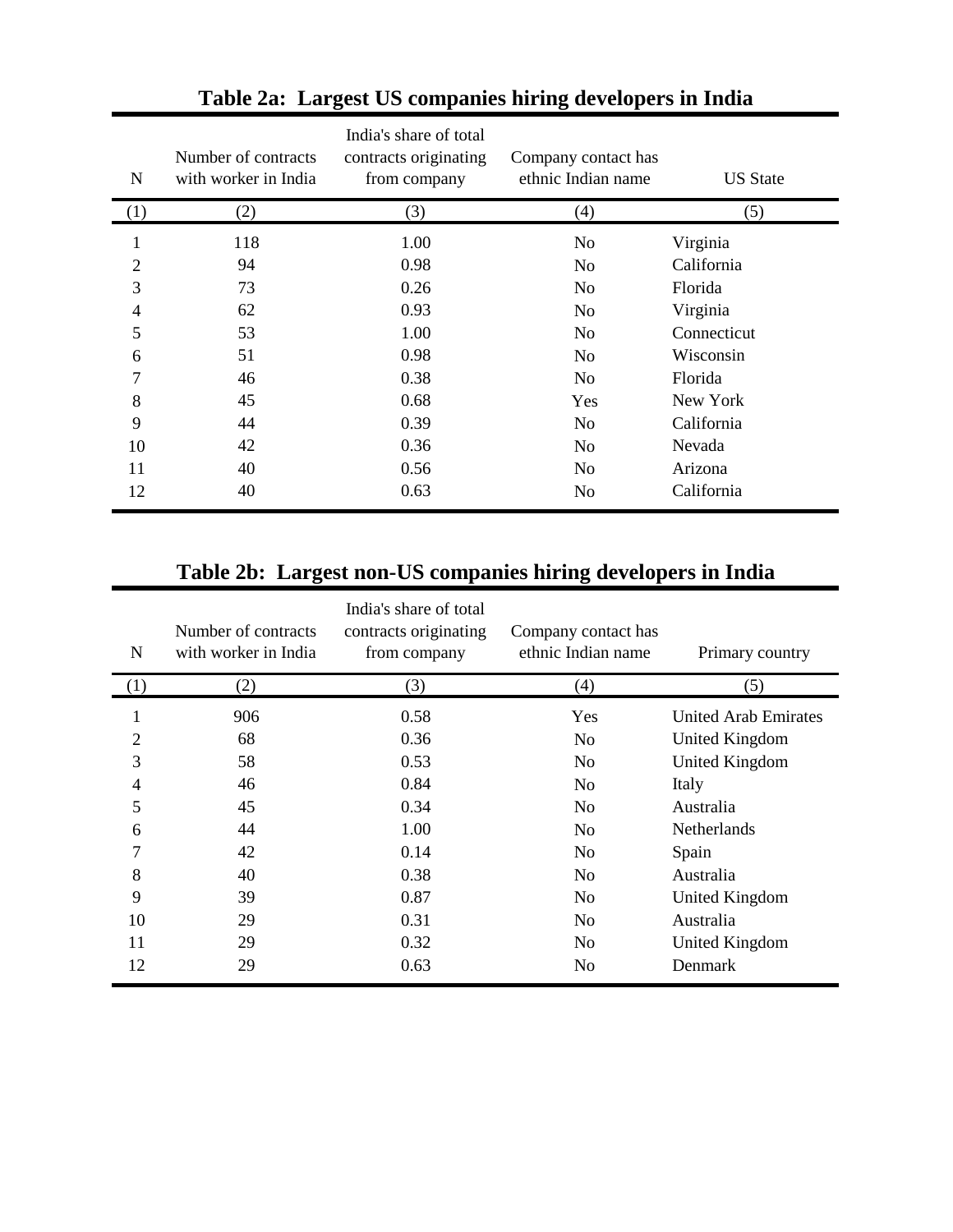|                              |         |                                            |                                                   |                                                                                  |                                                     | Companies outside of the United States, |                                              |                                                     |
|------------------------------|---------|--------------------------------------------|---------------------------------------------------|----------------------------------------------------------------------------------|-----------------------------------------------------|-----------------------------------------|----------------------------------------------|-----------------------------------------------------|
|                              |         |                                            | <b>Companies in United States</b>                 | excluding India                                                                  |                                                     |                                         |                                              |                                                     |
| Job category                 | Total   | Ethnic Indians<br>who are hiring<br>abroad | Non-ethnic<br>Indians who<br>are hiring<br>abroad | Ethnic Indians<br>who are hiring<br>in India                                     | Non-ethnic<br>Indians who<br>are hiring in<br>India | Total                                   | Ethnic Indians<br>who are hiring<br>in India | Non-ethnic<br>Indians who<br>are hiring in<br>India |
| (1)                          | (2)     | (3)                                        | (4)                                               | (5)                                                                              | (6)                                                 | (7)                                     | (8)                                          | (9)                                                 |
|                              |         |                                            |                                                   |                                                                                  | Panel A. Observation counts                         |                                         |                                              |                                                     |
| Total count                  | 109,722 | 3,516                                      | 90,906                                            | 1,358                                                                            | 29,716                                              | 58,338                                  | 1,719                                        | 13,443                                              |
|                              |         |                                            |                                                   | Panel B. Distribution of job types (ordered by average wage as shown in Panel C) |                                                     |                                         |                                              |                                                     |
| Networking & inform. systems | 2%      | 2%                                         | 2%                                                | 2%                                                                               | 1%                                                  | 2%                                      | 1%                                           | 0%                                                  |
| Software development         | 7%      | 9%                                         | 7%                                                | 9%                                                                               | 8%                                                  | 8%                                      | 38%                                          | 8%                                                  |
| Web development              | 40%     | 42%                                        | 42%                                               | 56%                                                                              | 63%                                                 | 38%                                     | 40%                                          | 67%                                                 |
| Design & multimedia          | 9%      | 8%                                         | 8%                                                | 6%                                                                               | 6%                                                  | 10%                                     | 4%                                           | 0%                                                  |
| Writing & translation        | 10%     | 9%                                         | 8%                                                | 6%                                                                               | 3%                                                  | 11%                                     | 2%                                           | 4%                                                  |
| <b>Business services</b>     | 2%      | 1%                                         | 2%                                                | 1%                                                                               | 1%                                                  | 2%                                      | 2%                                           | 1%                                                  |
| Customer service             | 1%      | 1%                                         | 1%                                                | 0%                                                                               | 0%                                                  | 1%                                      | 3%                                           | 0%                                                  |
| Sales & marketing            | 10%     | 11%                                        | 10%                                               | 9%                                                                               | 7%                                                  | 10%                                     | 4%                                           | 9%                                                  |
| Administrative support       | 21%     | 16%                                        | 21%                                               | 11%                                                                              | 10%                                                 | 19%                                     | 6%                                           | 10%                                                 |
|                              |         |                                            |                                                   | Panel C. Mean hourly wage paid to worker                                         |                                                     |                                         |                                              |                                                     |
| Total                        | 7.0     | 7.0                                        | 6.3                                               | 7.8                                                                              | 8.4                                                 | 6.8                                     | 9.0                                          | 8.0                                                 |
| Networking & inform. systems | 14.9    | 13.5                                       | 13.5                                              | 11.2                                                                             | 11.2                                                | 13.7                                    | 8.9                                          | 11.3                                                |
| Software development         | 14.9    | 13.5                                       | 13.5                                              | 11.3                                                                             | 12.9                                                | 13.6                                    | 10.8                                         | 11.9                                                |
| Web development              | 12.2    | 11.0                                       | 11.0                                              | 10.5                                                                             | 10.9                                                | 11.3                                    | 10.3                                         | 10.6                                                |
| Design & multimedia          | 9.0     | 9.0                                        | 8.2                                               | 9.6                                                                              | 9.2                                                 | 9.2                                     | 8.5                                          | 8.9                                                 |
| Writing & translation        | 5.5     | 5.5                                        | 4.5                                               | 4.9                                                                              | 4.8                                                 | 5.5                                     | 4.3                                          | 4.4                                                 |
| <b>Business services</b>     | 5.0     | 4.1                                        | 3.7                                               | 5.0                                                                              | 4.4                                                 | 5.5                                     | 6.3                                          | 5.7                                                 |
| Customer service             | 4.1     | 3.0                                        | 3.3                                               | 3.0                                                                              | 4.8                                                 | 5.4                                     | 11.3                                         | 4.2                                                 |
| Sales & marketing            | 4.1     | 4.1                                        | 3.7                                               | 4.5                                                                              | 4.2                                                 | 4.1                                     | 4.3                                          | 4.3                                                 |
| Administrative support       | 2.5     | 2.2                                        | 2.2                                               | 2.3                                                                              | 2.4                                                 | 2.2                                     | 2.6                                          | 2.2                                                 |

# **Table 3: Distribution of oDesk job types and wage rates paid**

Notes: Wage rates are calculated through average log wages paid to workers and are expressed in dollars. Sample includes contracts with ethnic name matches and identified job category classifications. Sample splits in columns 3-6 and 8-9 exclude company contacts for which a partial Indian ethnicity assignment is made.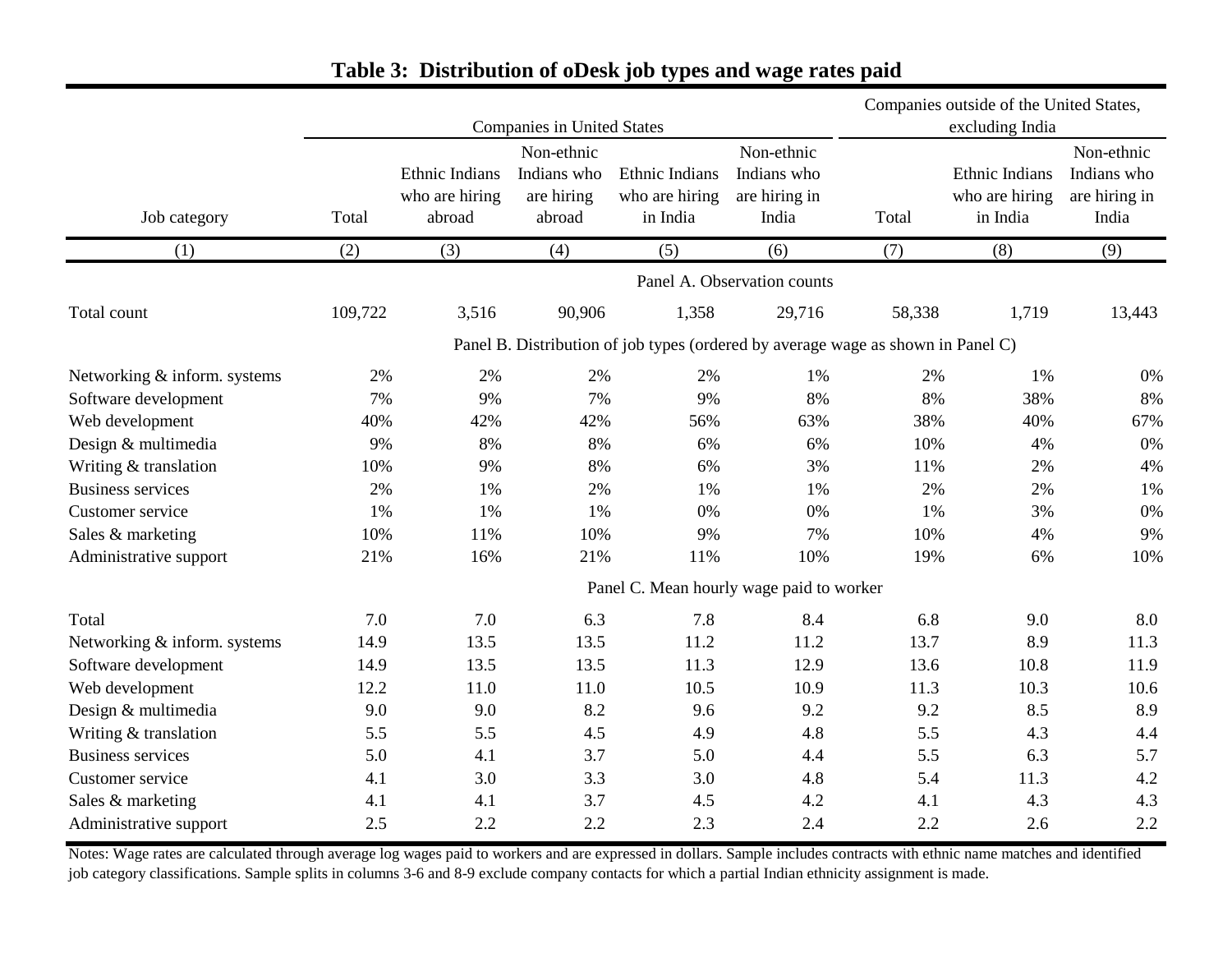|                                                               | Total<br>sample  | 2008 and<br>prior                                 | 2009 and<br>later | High-end<br>contracts                                                                                                                       | Low-end<br>contracts | Initial<br>contracts | Subsequent<br>contracts |  |  |  |
|---------------------------------------------------------------|------------------|---------------------------------------------------|-------------------|---------------------------------------------------------------------------------------------------------------------------------------------|----------------------|----------------------|-------------------------|--|--|--|
|                                                               | (1)              | (2)                                               | $\overline{(3)}$  | (4)                                                                                                                                         | (5)                  | (6)                  | (7)                     |  |  |  |
|                                                               |                  |                                                   |                   | Dependent variable is $a(0,1)$ indicator for choosing a worker in India<br>Estimates include fixed effects for year x job type of contracts |                      |                      |                         |  |  |  |
|                                                               |                  | Panel A: Total sample, excluding Indian companies |                   |                                                                                                                                             |                      |                      |                         |  |  |  |
| Probability that hiring contact is of<br>ethnic Indian origin | 0.090<br>(0.033) | 0.044<br>(0.022)                                  | 0.101<br>(0.038)  | 0.111<br>(0.049)                                                                                                                            | 0.066<br>(0.015)     | 0.061<br>(0.012)     | 0.095<br>(0.039)        |  |  |  |
| Constant                                                      | 0.279<br>(0.002) | 0.371<br>(0.005)                                  | 0.251<br>(0.002)  | 0.417<br>(0.004)                                                                                                                            | 0.153<br>(0.002)     | 0.317<br>(0.002)     | 0.269<br>(0.003)        |  |  |  |
| Observations                                                  | 168,060          | 39,888                                            | 128,172           | 80,295                                                                                                                                      | 87,765               | 35,856               | 132,204                 |  |  |  |
|                                                               |                  |                                                   |                   | Panel B: Companies located in the United States                                                                                             |                      |                      |                         |  |  |  |
| Probability that hiring contact is of<br>ethnic Indian origin | 0.049<br>(0.014) | 0.026<br>(0.029)                                  | 0.056<br>(0.014)  | 0.028<br>(0.021)                                                                                                                            | 0.071<br>(0.015)     | 0.051<br>(0.015)     | 0.047<br>(0.016)        |  |  |  |
| Constant                                                      | 0.283<br>(0.003) | 0.375<br>(0.007)                                  | 0.251<br>(0.003)  | 0.422<br>(0.005)                                                                                                                            | 0.154<br>(0.002)     | 0.318<br>(0.003)     | 0.273<br>(0.004)        |  |  |  |
| Observations                                                  | 109,722          | 28,083                                            | 81,639            | 52,662                                                                                                                                      | 57,060               | 23,541               | 86,181                  |  |  |  |
|                                                               |                  |                                                   |                   | Panel C: Companies located outside of the United States and India                                                                           |                      |                      |                         |  |  |  |
| Probability that hiring contact is of<br>ethnic Indian origin | 0.131<br>(0.046) | 0.074<br>(0.034)                                  | 0.141<br>(0.051)  | 0.192<br>(0.055)                                                                                                                            | 0.056<br>(0.022)     | 0.082<br>(0.018)     | 0.137<br>(0.049)        |  |  |  |
| Constant                                                      | 0.273<br>(0.004) | 0.363<br>(0.008)                                  | 0.250<br>(0.004)  | 0.406<br>(0.007)                                                                                                                            | 0.152<br>(0.003)     | 0.313<br>(0.004)     | 0.262<br>(0.004)        |  |  |  |
| Observations                                                  | 58,338           | 11,805                                            | 46,533            | 27,633                                                                                                                                      | 30,705               | 12,315               | 46,023                  |  |  |  |
|                                                               |                  |                                                   |                   | Panel D: Total sample conditional on a worker in India applying                                                                             |                      |                      |                         |  |  |  |
| Probability that hiring contact is of<br>ethnic Indian origin | 0.098<br>(0.048) | 0.026<br>(0.019)                                  | 0.115<br>(0.055)  | 0.088<br>(0.060)                                                                                                                            | 0.119<br>(0.032)     | 0.074<br>(0.015)     | 0.096<br>(0.050)        |  |  |  |
| Constant                                                      | 0.629<br>(0.003) | 0.778<br>(0.004)                                  | 0.578<br>(0.003)  | 0.738<br>(0.003)                                                                                                                            | 0.460<br>(0.005)     | 0.554<br>(0.003)     | 0.658<br>(0.004)        |  |  |  |
| Observations                                                  | 75,147           | 19,107                                            | 56,040            | 45,723                                                                                                                                      | 29,424               | 20,538               | 54,609                  |  |  |  |

## **Table 4: Selection of India by ethnic origin of company contacts**

Notes: Contract level regressions estimate propensities to select a worker in India by the ethnic origin of the company contacts. The dependent variable is (0,1) for selecting a worker located in India. Panel A documents the whole sample, Panel B focuses on US company contacts only, and Panel C considers company contacts in any other country besides the United States and India. Panel D considers cases where a worker from India applies for the position. Column headers indicate sample composition. Initial and subsequent contracts are from the perspective of the company contact. Regressions are unweighted, include fixed effects for year x job category, and cluster standard errors by originating company. The reported constant is the mean of the fixed effects.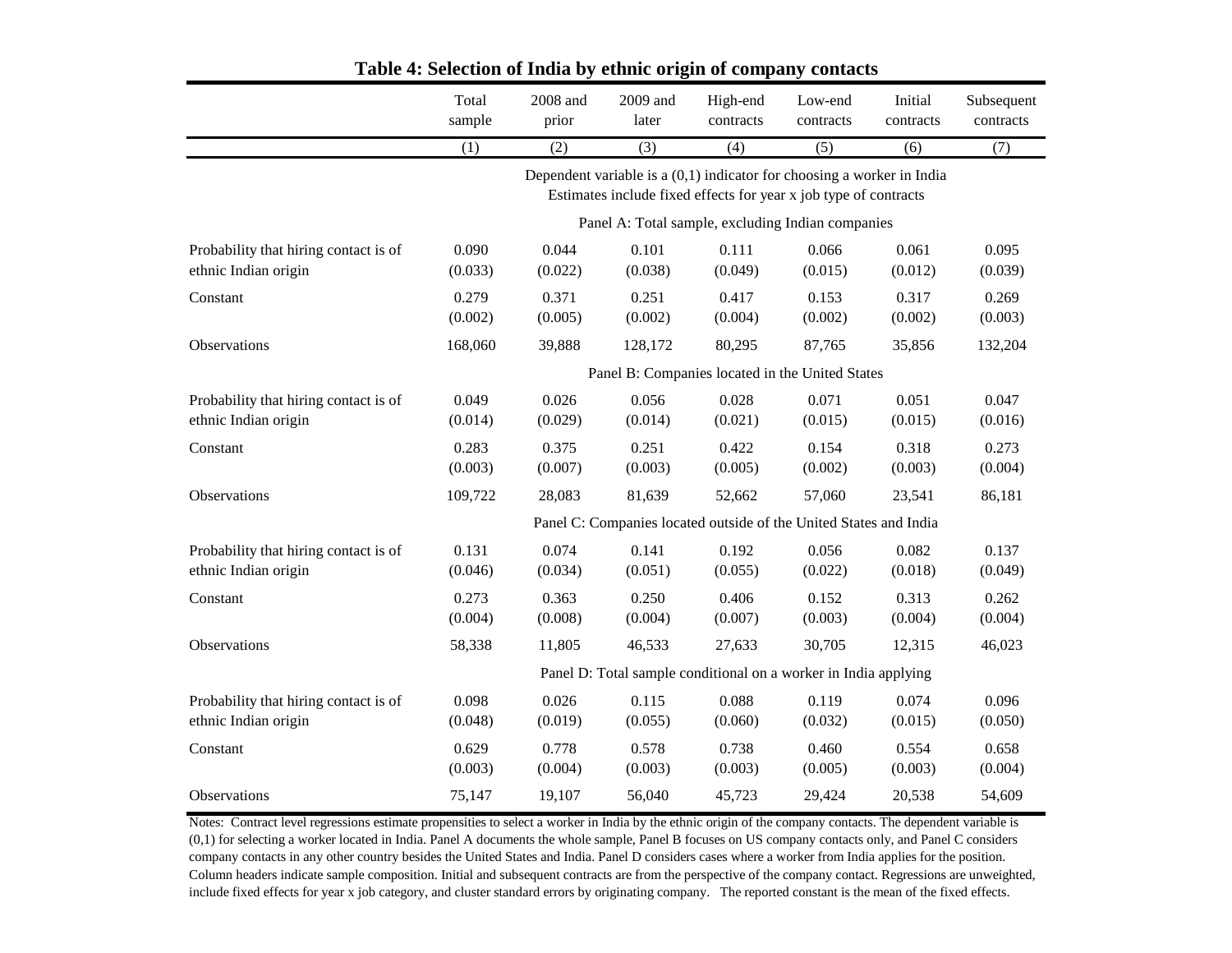|                                     | Dependent variable is share of oDesk contracts formed with workers in India |            |            |            |           |            | DV is India's | DV is share   |
|-------------------------------------|-----------------------------------------------------------------------------|------------|------------|------------|-----------|------------|---------------|---------------|
|                                     | Base                                                                        | Including  | Weighting  | Unweighted | Adding    | Adding     | share of      | of company    |
|                                     | estimation                                                                  | distance   | by log     | estimation | worldwide | trade with | dollar value  | contacts with |
|                                     |                                                                             | covariates | population |            | oDesk     | India      | of contracts  | Indian ethnic |
|                                     |                                                                             | only       |            |            | contracts | control    | for country   | name          |
|                                     | (1)                                                                         | (2)        | (3)        | (4)        | (5)       | (6)        | (7)           | (8)           |
| Indian diaspora share of            | 1.086                                                                       | 0.727      | 0.817      | 0.717      | 1.131     | 0.999      | 0.683         | 2.596         |
| country population                  | (0.198)                                                                     | (0.157)    | (0.376)    | (0.429)    | (0.221)   | (0.234)    | (0.354)       | (0.193)       |
| Indicator for geographical distance | 0.071                                                                       | 0.041      | 0.114      | 0.110      | 0.069     | 0.077      | $-0.033$      | 0.005         |
| to India of 5,000-10,000 kilometers | (0.030)                                                                     | (0.026)    | (0.046)    | (0.047)    | (0.031)   | (0.033)    | (0.056)       | (0.058)       |
| Indicator for geographical distance | 0.095                                                                       | 0.088      | 0.129      | 0.119      | 0.119     | 0.102      | 0.058         | $-0.073$      |
| to India of $>10,000$ kilometers    | (0.029)                                                                     | (0.030)    | (0.045)    | (0.046)    | (0.027)   | (0.033)    | (0.063)       | (0.047)       |
| Log population                      | $-0.009$                                                                    |            | $-0.013$   | $-0.013$   | 0.010     | $-0.009$   | 0.011         | 0.001         |
|                                     | (0.007)                                                                     |            | (0.010)    | (0.010)    | (0.008)   | (0.007)    | (0.013)       | (0.007)       |
| Log GDP per capita                  | $-0.041$                                                                    |            | $-0.049$   | $-0.044$   | $-0.008$  | $-0.041$   | 0.010         | $-0.079$      |
|                                     | (0.022)                                                                     |            | (0.024)    | (0.027)    | (0.025)   | (0.023)    | (0.039)       | (0.034)       |
| Log telephone lines per capita      | 0.004                                                                       |            | $-0.031$   | $-0.036$   | 0.005     | 0.004      | $-0.057$      | 0.053         |
|                                     | (0.034)                                                                     |            | (0.043)    | (0.043)    | (0.030)   | (0.034)    | (0.055)       | (0.041)       |
| Overall fit of project types with   | 0.078                                                                       |            | 0.013      | 0.004      | 0.085     | 0.075      | 0.014         | $-0.032$      |
| India's developer profile           | (0.039)                                                                     |            | (0.057)    | (0.058)    | (0.039)   | (0.040)    | (0.057)       | (0.082)       |
| Log count of oDesk contracts        |                                                                             |            |            |            | $-0.027$  |            |               |               |
| worldwide                           |                                                                             |            |            |            | (0.009)   |            |               |               |
| Trade with India as share of GDP    |                                                                             |            |            |            |           | 0.660      |               |               |
|                                     |                                                                             |            |            |            |           | (1.046)    |               |               |

# **Table 5: Estimations of contract volumes formed on oDesk with workers in India**

Notes: Country-level regressions estimate traits associated with a larger share of work being contracted to India. Regressions contain 92 observations, weight by log number of worldwide contracts formed on oDesk, and report robust standard errors.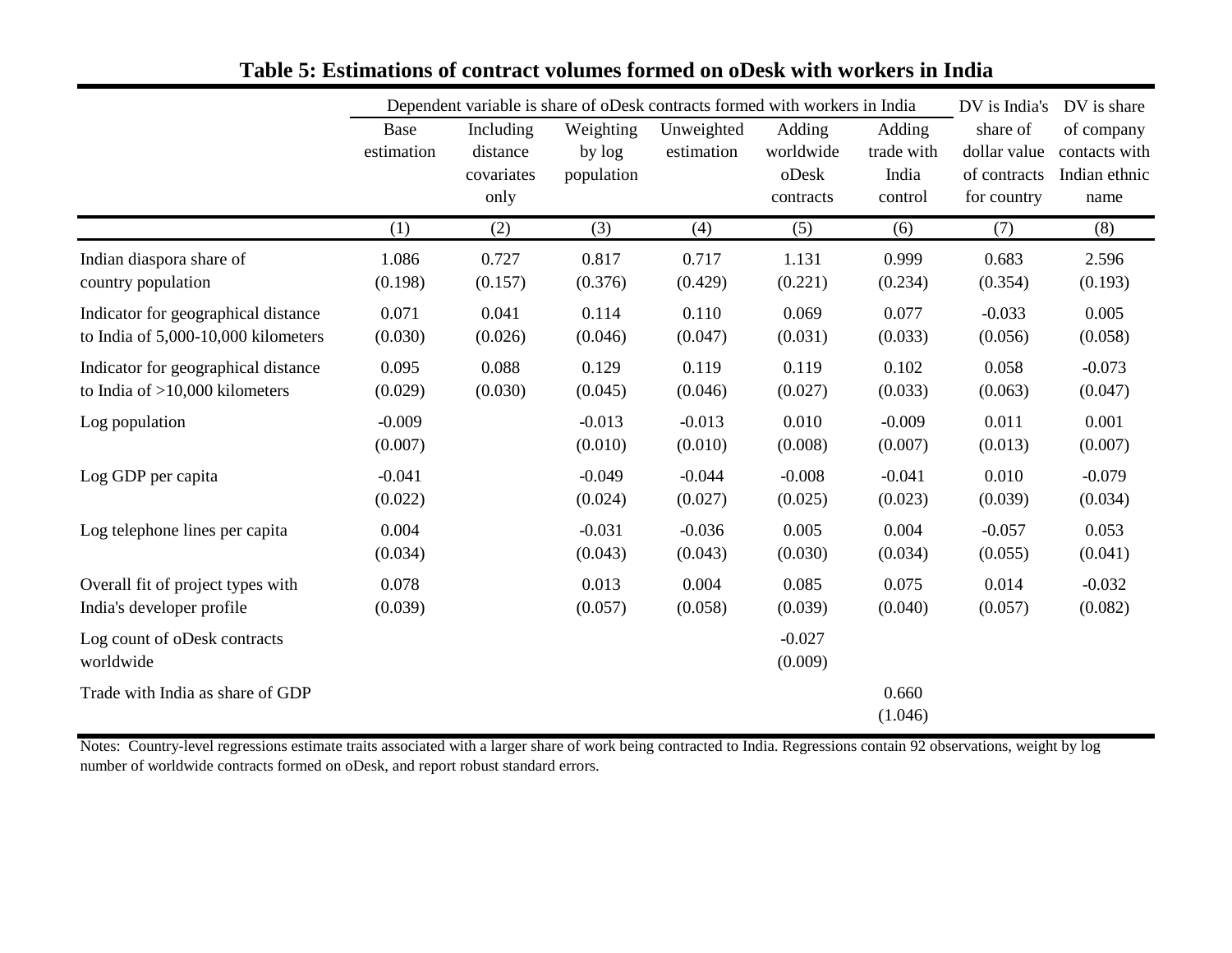|                                                                                | Total<br>sample                                                                                                                                                                             | 2008 and<br>prior   | 2009 and<br>later   | High-end<br>contracts | Low-end<br>contracts | Initial<br>contracts | Subsequent<br>contracts |  |  |
|--------------------------------------------------------------------------------|---------------------------------------------------------------------------------------------------------------------------------------------------------------------------------------------|---------------------|---------------------|-----------------------|----------------------|----------------------|-------------------------|--|--|
|                                                                                | (1)                                                                                                                                                                                         | (2)                 | (3)                 | (4)                   | (5)                  | (6)                  | (7)                     |  |  |
|                                                                                | The sample is contracts formed with workers in India<br>Estimates include fixed effects for year x job type of contracts x company country<br>Panel A: DV is log hourly wage paid to worker |                     |                     |                       |                      |                      |                         |  |  |
| Probability that contract is ethnic-based,<br>derived from name classification | $-0.024$<br>(0.019)                                                                                                                                                                         | $-0.017$<br>(0.028) | $-0.027$<br>(0.023) | $-0.037$<br>(0.021)   | 0.003<br>(0.037)     | $-0.031$<br>(0.020)  | $-0.025$<br>(0.025)     |  |  |
| <b>Observations</b>                                                            | 47,729                                                                                                                                                                                      | 14,902              | 32,827              | 33,982                | 13,747               | 11,481               | 36,248                  |  |  |
|                                                                                | Panel B: DV is percentage differential between accepted contract and median proposal                                                                                                        |                     |                     |                       |                      |                      |                         |  |  |
| Probability that contract is ethnic-based,<br>derived from name classification | $-0.007$<br>(0.007)                                                                                                                                                                         | $-0.009$<br>(0.008) | $-0.007$<br>(0.009) | $-0.013$<br>(0.009)   | 0.004<br>(0.013)     | $-0.012$<br>(0.009)  | $-0.004$<br>(0.010)     |  |  |
| <b>Observations</b>                                                            | 47,727                                                                                                                                                                                      | 14,902              | 32,825              | 33,980                | 13,747               | 11,491               | 36,236                  |  |  |

# **Table 6: Wage rate effects within India due to ethnic-based contracts to India**

Notes: See Table 4. The sample includes contracts formed between a non-Indian company contact and a worker in India. Regressions are unweighted, include fixed effects for year x job category x company country, and cluster standard errors by originating company. Observation counts are different from Table 3 because probabilistic matches are included in the sample that were excluded in the descriptive tabulations.